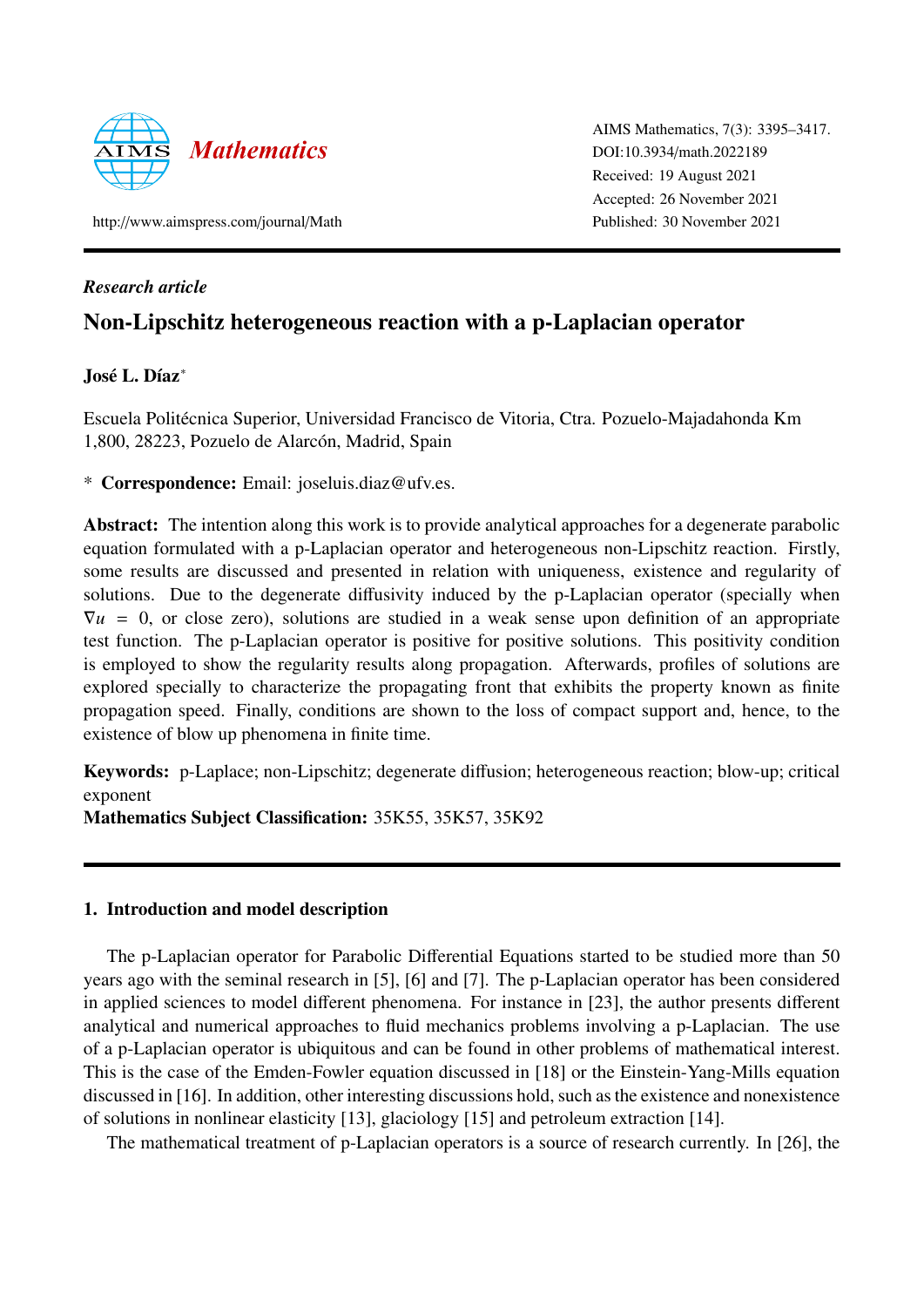authors proposed an inverse power method for the computation of the first homogeneous eigenpair in the  $p(x)$ -Laplacian problem. Another interesting study can be consulted in [\[25\]](#page-21-7) where the authors considered the existence of a global attractor together with the existence of a family of semicontinuously attractors in relation with the parameters introduced in the non-linear diffusion.

Furthermore, the p-Laplacian has been studied in bounded domains: In [\[33\]](#page-22-0), the authors study the existence of solutions for the p-Laplacian homogeneous problem with non-linear boundary conditions based on topological and variational principles. In [\[35\]](#page-22-1), the authors study resonance problems for an arbitrary eigenvalue showing existence of weak solutions with a variational approach.

The p-Laplacian has been faced with finite elements as well. In [\[34\]](#page-22-2), the authors proposed the discrete formulation of a p-Laplacian based on the union of triangles to define the given domain. In addition, the authors in [\[36\]](#page-22-3) developed a model based on p-Laplacian finite elements to simulate the sub-diffuse interface phenomena in phase transitions resulting in microstructure evolution.

Some problems related with degenerate diffusion to a Porous Medium Equations can be read in [\[9\]](#page-20-3), [\[11\]](#page-21-8) where concepts such as finite speed of propagation and support are introduced. Note that the formulation of problems with a non-linear diffusion is an important aspect in applied sciences. The p-Laplacian operator can be seen as particular kind of extensive diffusion within the wider category of non-linear diffusion operators. As set of examples, non-linear diffusion problems emerge in areas like biology through the classical Keller and Segel model [\[21\]](#page-21-9) that is intended to study the cells chemotaxis. Note that more recent studies can be consulted in [\[1\]](#page-20-4), [\[8\]](#page-20-5), [\[29\]](#page-22-4), [\[32\]](#page-22-5). Furthermore, in problems where porosity is relevant, the non-linear diffusion needs to be considered. For instance, in [\[28\]](#page-22-6) a Darcy law is proposed based on a non-linear diffusion for nanofluids. Other applications of non-linear diffusion and fluids can be found to enhance the accuracy in modelling blood coagulation effects in vessels [\[4\]](#page-20-6) or to model the peristaltic transport in a Jeffrey fluid [\[19\]](#page-21-10).

In addition, the proposed problem is formulated with an exponent in the reaction,  $u^q$ . Note that De Pablo and Vázquez studied an exponent reaction to a non-linear diffusion in [\[10\]](#page-21-11) and [\[9\]](#page-20-3) to conclude that for  $q \in (0, 1)$ , there is not local in time blow up phenomena. Note that along the presented analysis, the heterogeneous reaction introduced will induce finite time blow-up. This result permits to generalize the scope treated in [\[10\]](#page-21-11) and [\[9\]](#page-20-3).

The proposed model to be analyzed can be justified from a biological perspective. In particular, it can be used to model the behaviour of an invasive population that has the intention to conquer a small area (for instance a castle site in the Middle Age). To this end, consider that the zone to be invaded is characterized as  $|x| \to 0^+$ . In this hostile zone, the growing rate on the invasive  $u_t \sim 0$ . Having  $u_t \sim 0$ with sufficiently small initial data in the hostile area represents the slow movement of the invasive along such hostile zone. This can be identified with a finite propagation feature. Far from the hostile zone  $|x| \gg 1$ , the growing rate is high. At the beginning the invasive will prosper and grow quickly (this is the intention for  $u^q$ ,  $0 < q < 1$  in the reaction) as the media is full of nutrients. The proper<br>behaviour of the invasive for from the hostile zone make the invasive to send additional efforts to the behaviour of the invasive far from the hostile zone make the invasive to send additional efforts to the hostile zone. Such invasive bahaviour is intended to be modelled by a diffusivity that depends on the spatial gradient in the invasive concentration. Indeed, the invasive will move to the hostile zone in areas where the overcrowd pressure is the highest, in other words, in areas of higher gradients. Then, the diffusivity is model as  $D(u) = |\nabla u|^{p-2}$ ,  $p > 2$ . As a consequence of the presented discussions, the proposed problem *P* is as follows: proposed problem *P* is as follows: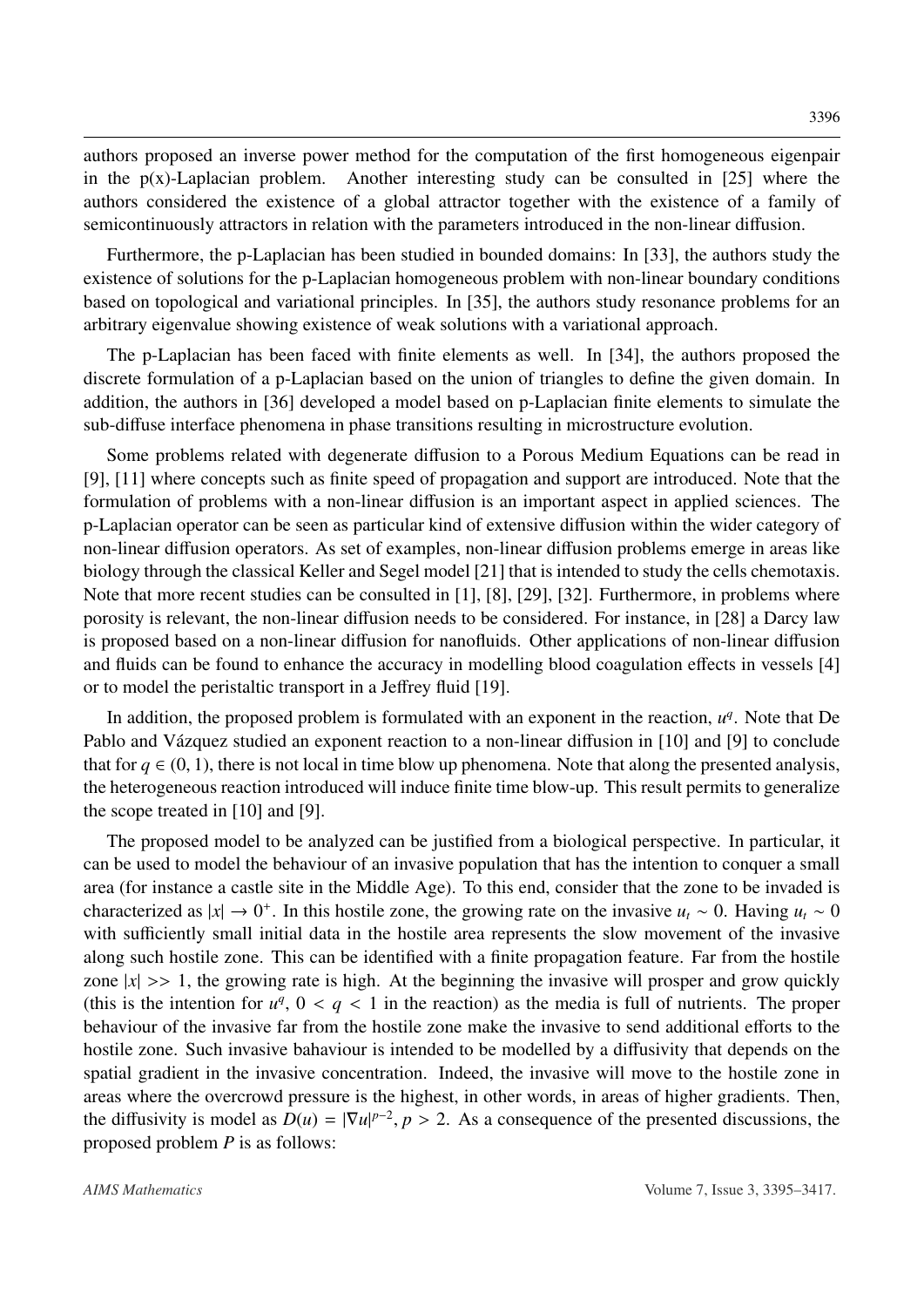<span id="page-2-1"></span>
$$
u_{t} = \nabla \cdot (|\nabla u|^{p-2} \nabla u) + |x|^{p} u^{q},
$$
  
\n
$$
p > 1, \ p \neq 2, \ 0 < q < 1,
$$
  
\n
$$
u_{0}(x) > 0 \in L^{1}(\mathbb{R}^{d}) \cap L^{\infty}(\mathbb{R}^{d}).
$$
\n(1.1)

The methodology followed along this work can be applied similarly to the case of  $q \ge 1$ although the non-Lipschitz approximation introduces some further general techniques. Our aim is based on showing the regularity of *P* with certain truncations to bound the heterogeneous and non-Lipschitz reaction. Afterwards, the original problem is recovered to show the uniform convergence of solutions. In addition, two solutions (minimal and maximal) are shown to exist when the non-Lipschitz predominates over the diffusion. Due to the diffusion degeneracy, the problem is analyzed within the weak formulation scope, although solutions are explored making use of precise solutions profiles afterwards. Further, the propagating support is characterized, the property of finite propagation shown and solutions are precisely determined along such support. Finally, a critical exponent  $q^*$  is explored to segregate the finite support evolution from the existence of a blow up phenomena in finite time (i.e. loss of compact support).

### 2. Materials and methods

Firstly, as supporting material, the following propositions are introduced based on the work in [\[27\]](#page-21-12), but with certain differences to account for the functional spaces dealt along the presented study:

<span id="page-2-2"></span>**Proposition 1.** Admit the homogeneous p-Laplacian equation  $u_t = \nabla \cdot (|\nabla u|^{p-2} \nabla u)$ ,  $p > 2$  with a finite mass pulse of size  $N_t$  at the origin  $u(x, 0) = N_t \delta(x) - N_t > 0$ . Then the following Barenblatt solution *mass pulse of size*  $N_{\delta}$  *at the origin*  $u(x, 0) = N_{\delta} \delta(x)$ ,  $N_{\delta} > 0$ . Then the following Barenblatt solution *holds ([\[3\]](#page-20-7) and [\[27\]](#page-21-12)):*

$$
w(x,t) = t^{-\alpha_0} \left( C - k|\eta|^{\frac{p}{p-1}} \right)_+^{\frac{p-1}{p-2}}, \tag{2.1}
$$

*with*

$$
\eta = x t^{-\alpha_0/d}, \quad \alpha_0 = \left(p - 2 + \frac{p}{d}\right)^{-1}, \quad k = \frac{p - 2}{p} \left(\frac{\alpha_0}{d}\right)^{\frac{1}{p - 1}}.
$$
 (2.2)

*Note that*  $C = c(d, p)N^{\beta}$ , such that  $\beta = \frac{p(p-2)\alpha_0}{d(p-1)}$  and c can be determined with the mass preserving *condition*  $\int w(x, t)dx = N_\delta$ .

<span id="page-2-0"></span>**Proposition 2.** *Given*  $u_0(x) \in L^1(\mathbb{R}^d)$ , there exists a time  $T(||u_0||_1)$  and a weak solution to the *homogeneous p-Laplacian equation*  $u_t = \nabla \cdot (|\nabla u|^{p-2} \nabla u)$  *existing in*  $0 < t \leq T(||u_0||_1)$  *such that:* 

$$
T(||u_0||_1) = C_0(d, p)||u_0||_1^{-(p-2)},
$$
\n(2.3)

*In addition, the following holds for compact supported initial data:*

$$
||u(\cdot,t)||_1 \le C_1(d,p)||u_0||_1,
$$
\n(2.4)

$$
|u(x,t)| \le C_2(d,p)t^{-\alpha_0}R^{p(p-2)}||u_0||_1^{\frac{p\alpha_0}{d}}, \quad |x| \le R,\tag{2.5}
$$

$$
|\nabla u(x,t)| \le C_3(d,p)t^{\frac{-(d+1)\alpha_0}{d}} R^{\frac{2}{p-2}} \|u_0\|_1^{\frac{2\alpha_0}{d}}, \quad |x| \le R. \tag{2.6}
$$

*Both*  $u(x, t)$  *and*  $\nabla u(x, t)$  *are Hölder continuous along their domain of existence.*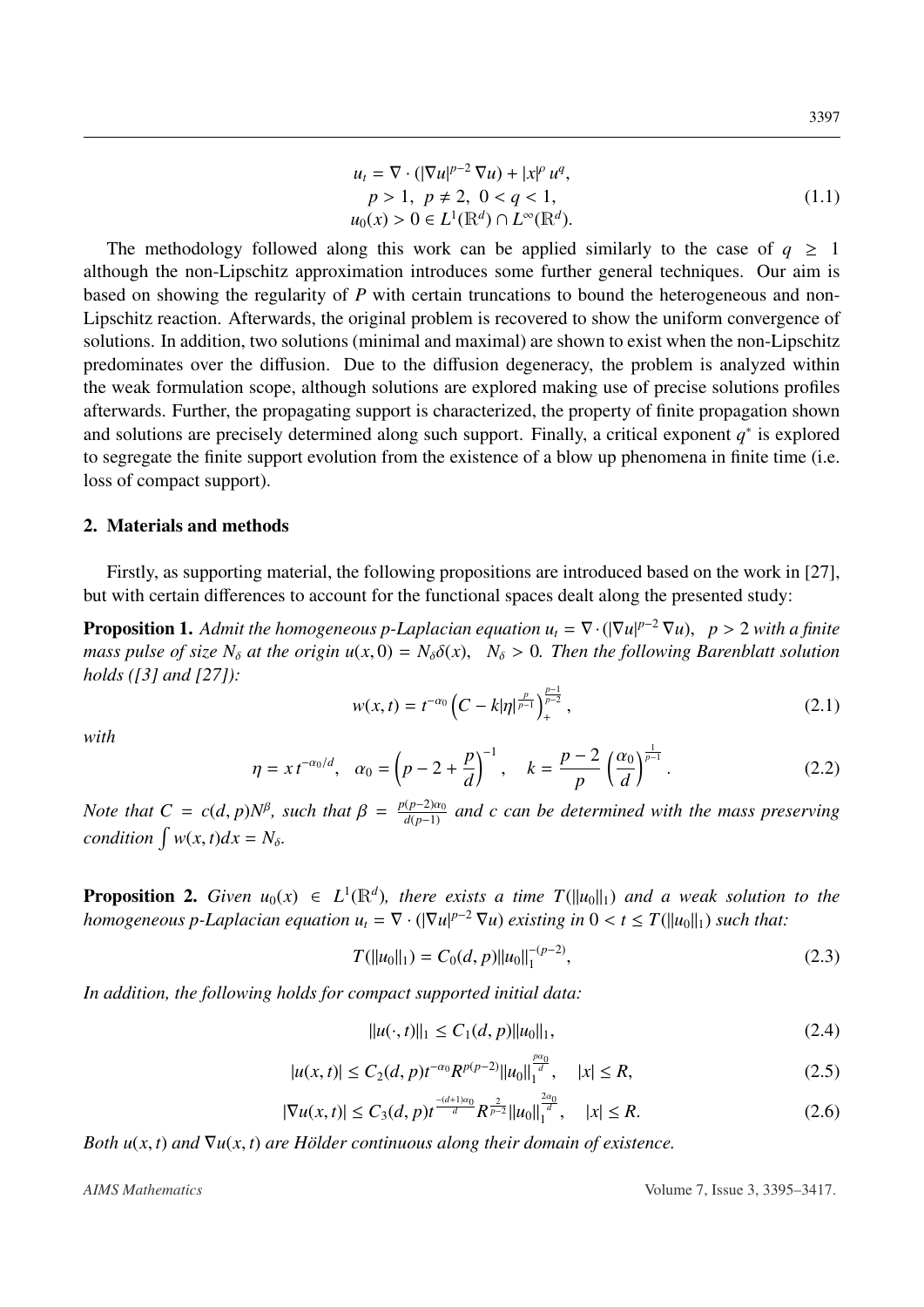Note that in [\[27\]](#page-21-12), the authors studied a more general initial condition  $u_0 \in L^1_{loc}$  for which a dedicated norm is introduced to control the growing condition of solutions. Note that along the presented analysis, it is the intention to study the solutions behaviour along compact spatial subset  $B_R$  with  $R < \infty$ . As a consequence, the norm introduced in Section 2 of [\[27\]](#page-21-12) is equivalent to study the *L*<sup>1</sup> norm along compact subsets with finite *R*. Based on Proposition 2 results the following Corollary applies: along compact subsets with finite *R*. Based on Proposition [2](#page-2-0) results, the following Corollary applies:

Corollary 1. *Any solution to the homogeneous p-Laplacian equation with compact support initial data preserves the support as it expands. In addition, the following assessment holds to assess the time at which u stays at null.*

This Corollary can be further precised by standard operations in the expressions outlined in Proposition [2,](#page-2-0) indeed:

$$
0 < C_2 t^{-\alpha_0} R^{p(p-2)} \|u_0\|_1^{\frac{p\alpha_0}{d}} \le C_1 \|u_0\|_1 = C_1 C_0^{\frac{1}{p-2}} T^{\frac{-1}{p-2}}.\tag{2.7}
$$

As a result, *u* stays null for a time given by the interval:

$$
0 < t \le T = \left( C_1 C_0^{\frac{1}{p-2}} C_2^{-1} R^{-p(p-2)} \|u_0\|_1^{-\frac{p\alpha_0}{d}} \right)^{\frac{1}{\alpha_1}}, \quad \alpha_1 = \frac{p/d}{(p-2)\left(p-2+\frac{p}{d}\right)},\tag{2.8}
$$

along the compact subset  $B_R$  with finite  $R > 0$ .

The asymptotic behaviour of solutions to [\(1.1\)](#page-2-1) is firstly discussed. The aim is to show that any nonnegative weak solution to [\(1.1\)](#page-2-1) behaves asymptotically as the fundamental solution given in Proposition [1](#page-2-2) for an appropriate test function.

Before proceeding further, the following statement of result,in the form of proposition, is required. Note that the result is shown afterwards in Section [3.2.](#page-13-0)

<span id="page-3-0"></span>**Proposition 3.** Admit, ad hoc, that a particular  $L^1_{loc}$  solution to [\(1.1\)](#page-2-1) is given as:

$$
u = |x|^{\frac{\rho}{1-q}} (1-q)^{\frac{1}{1-q}} t^{\frac{1}{1-q}}.
$$
 (2.9)

Further insights on the last proposition are shown in Section [3.2.](#page-13-0)

The methodology followed along the present work is based on introducing a general functional space together with integrable functions along compact subsets. Based on this approach, supported by appropriate test functions when required, assymptotic analysis, existence, uniqueness and comparison of solutions are introduced. Afterwards, solutions are explored making use of a radially symmetric selfsimilar solution and comparison argument with known compactly supported solutions.

#### 3. Discussions

#### *3.1. On existence, uniqueness and comparison*

Firstly, consider the following theorem:

<span id="page-3-1"></span>**Theorem 1.** *Admit that*  $u(x, t) \ge 0$  *is a solution to* [\(1.1\)](#page-2-1) *with*  $u_0(x) \in L^1$ *, then:* 

$$
\lim_{t \to \infty} |u(x, t) - w(x, t)| = 0,
$$
\n(3.1)

*uniformly in* R*<sup>d</sup> .*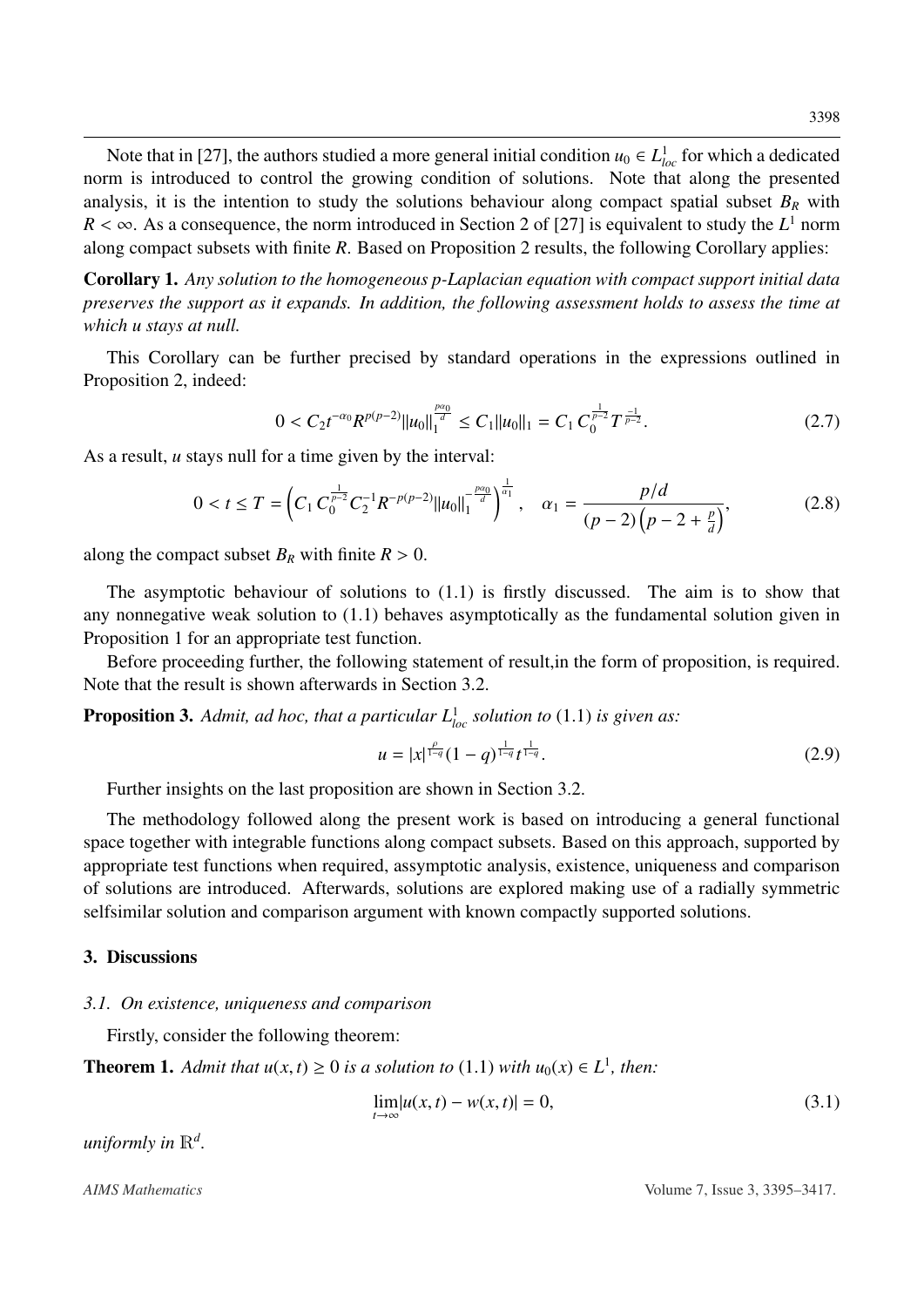*Proof.* The degenerate diffusion and reaction dealt require to consider a weak formulation. To this end, admit the test function  $\Sigma \in C^{\infty}([0, T] \times \mathbb{R}^d) \cap L^{\infty}([0, T], W^{1, p}(\mathbb{R}^d))$  so that the following holds (see [341). (see [\[34\]](#page-22-2)):

<span id="page-4-0"></span>
$$
\int_{\mathbb{R}^d} u(t) \Sigma(t) = \int_{\mathbb{R}^d} u(0) \Sigma(0) + \int_0^t \int_{\mathbb{R}^d} [u \Sigma_t - |\nabla u|^{p-2} \nabla u \cdot \nabla \Sigma + |x|^p u^q \Sigma] ds.
$$
 (3.2)

Similarly the fundamental solution, *w*, admits a similar weak formulation:

<span id="page-4-1"></span>
$$
\int_{\mathbb{R}^d} w(t) \Sigma(t) = \int_{\mathbb{R}^d} w(0) \Sigma(0) + \int_0^t \int_{\mathbb{R}^d} [w \Sigma_t - |\nabla w|^{p-2} \nabla w \cdot \nabla \Sigma] ds.
$$
\n(3.3)

Consider the following particular form of test function:

<span id="page-4-4"></span>
$$
\Sigma(x,t) = \frac{e^{-j(t)}}{(1+|x|^2)^{\sigma}},
$$
\n(3.4)

where  $j(t) \ge 0$  is Hölder continuous and  $\sigma > 0$  shall be chosen to ensure asymptotic convergence for the involved integrals to appear later.

As *w* is a fundamental solution, the first variation vanishes asymptotically provided the chosen test function vanishes at infinity for certain values of  $\sigma$ , i.e.:

<span id="page-4-2"></span>
$$
\int_{\mathbb{R}^d} |\nabla w|^{p-2} \nabla w \cdot \nabla \Sigma \le \int_{\mathbb{R}^d} C_3^{p-1} t^{\frac{-(d+1)\alpha_0(p-1)}{d}} |x|^{2+\frac{2}{p-2}} \|u_0\|_1^{\frac{2\alpha_0(p-1)}{d}} - \sigma |\frac{e^{-j(t)} 2|x|}{(1+|x|^2)^{\sigma+1}}. \tag{3.5}
$$

The vanishing condition at infinity requires to consider values of  $\sigma$  (named as  $\sigma_0$ ) complying with  $\sigma_0 \geq \frac{p}{p-1}$  $\frac{p}{p-2}$ .

Making  $(3.2)$  minus  $(3.3)$  and using the asymptotic result in  $(3.5)$ :

<span id="page-4-3"></span>
$$
\int_{\mathbb{R}^d} (u - w)(t) \Sigma(t) \le \int_{\mathbb{R}^d} (u - w)(0) \Sigma(0) + \int_0^t \int_{\mathbb{R}^d} [(u - w) \Sigma_t - |\nabla u|^{p-2} \nabla u \cdot \nabla \Sigma + |x|^p u^q \Sigma] ds. \quad (3.6)
$$

Now, according to Proposition [2](#page-2-0) and Proposition [3,](#page-3-0) the following holds:

$$
\int_0^t \int_{\mathbb{R}^d} |x|^p u^q \Sigma ds \le \int_0^t \int_{\mathbb{R}^d} \left( |x|^p C_2^q t^{-q\alpha_0} |x|^{qp(p-2)} \|u\|_1^{qp\alpha_0/N} + |x|^{\frac{pq}{1-q}} (1-q)^{\frac{q}{1-q}} t^{\frac{q}{1-q}} \right) \frac{e^{-j(t)}}{(1+|x|^2)^{\sigma}} ds \quad (3.7)
$$

Asymptotic convergence in the previous expression is given provided the  $\sigma$  exponent compensates both terms on the left hand integral. To this end, it suffices to consider the following value of  $\sigma$  named as  $\sigma_1$ :

$$
\sigma_1 \ge 2 \max \left\{ \frac{\rho + qp(p-2) + 1}{2}, \frac{1 + q(\rho - 1)}{2(1 - q)} \right\}
$$
(3.8)

Additionally, based in Proposition [3](#page-3-0) for a particular solution and in Proposition [2](#page-2-0) to bound the homogeneous, the asymptotic convergence of  $\int_0^t \int_{\mathbb{R}^d} |\nabla u|^{p-2} \nabla u \cdot \nabla \Sigma ds$  is given for:

$$
\sigma_2 \ge 2 \max \left\{ \frac{\rho + qp(p-2) + 1}{2}, \frac{(\rho - 1 + q)(p-1) + q - 1}{2} \right\}
$$
(3.9)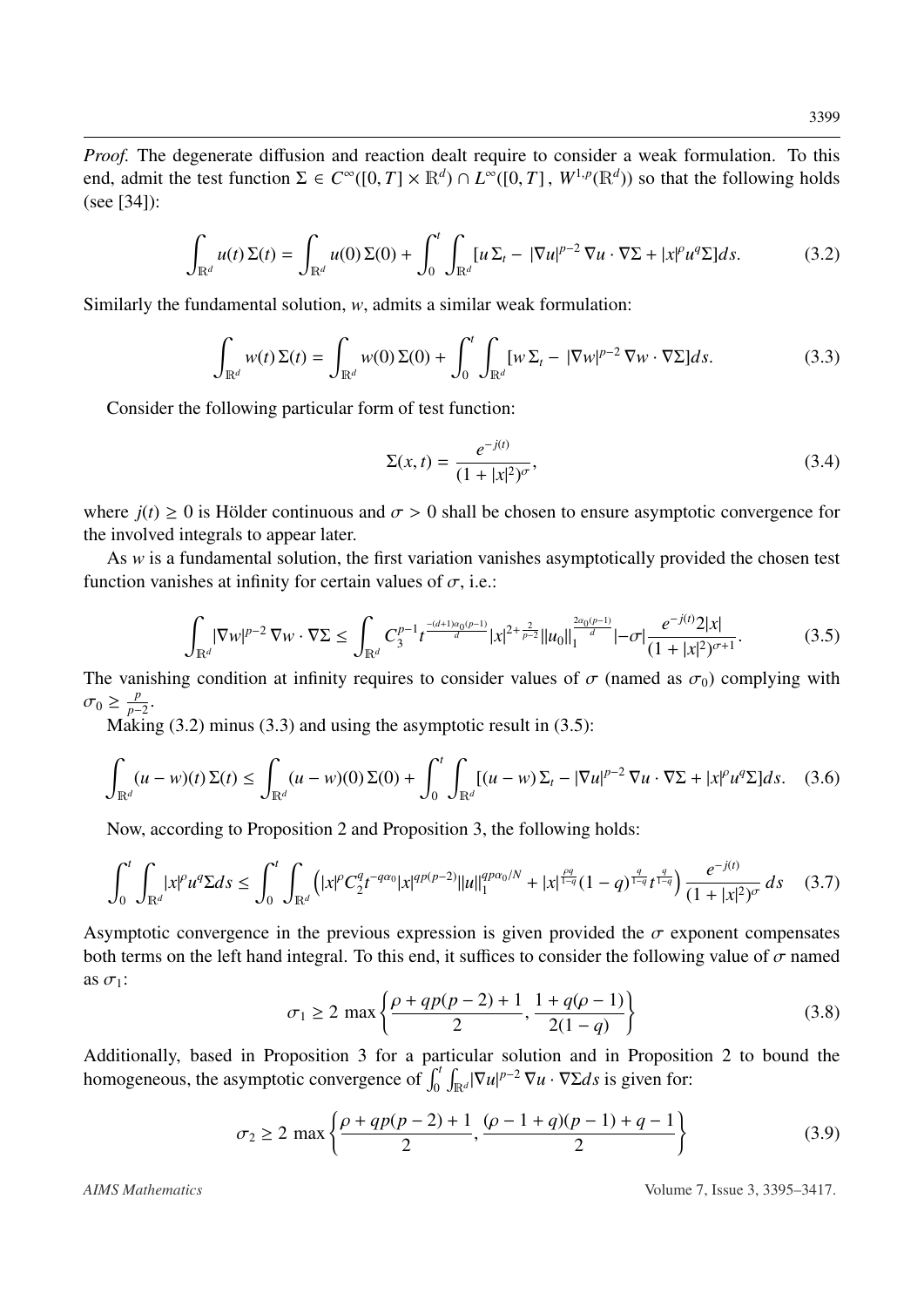Consequently, for convergence in [\(3.6\)](#page-4-3), it suffices to take:

$$
\sigma \ge \max \{ \sigma_0, \sigma_1, \sigma_2 \}. \tag{3.10}
$$

Coming to [\(3.6\)](#page-4-3) and considering the contraction condition in  $L_1$  (see [\[2\]](#page-20-8)):

$$
\int_{\mathbb{R}^d} (u - w)(t) \Sigma(t) \le ||u - w||_1(t) ||\Sigma||_{\infty}(t) \le ||u_0 - w_0||_1 ||\Sigma||_{\infty}(t) + \int_0^t \varepsilon(s) ||u - w||_1(s) ds,
$$
 (3.11)

where  $\varepsilon(s) = \max_{\mathbb{R}^d} {\{\Sigma_t\}}$  that exists upon the smooth conditions defined for the test function.

Note that  $w_0$  is a finite mass function, i.e.  $\int w_0 = M$ . Admit a sequence  $\{u_{0,n}\}$  with compact support that approximates to  $u_0$ , then  $0 \le u_{0,n} \le u_0$ ,  $n \in \mathbb{N}$ . Each element in the sequence is finite mass,  $\int u_{0,n} = M_n$ , with  $M_n \nearrow M$ .

Admit now the following scaling [\[27\]](#page-21-12):

$$
T_{\kappa}u = \frac{1}{\kappa^{\alpha_0}} u\left(\frac{x}{\kappa^{\alpha_0/d}}, \frac{t}{\kappa}\right),\tag{3.12}
$$

that permits to normalize, and hence, compare any evolution within same orders. Such normalization is applied to the sequence of  $\{u_n\}$  resulting upon evolution of  $\{u_{0,n}\}$ .

$$
||T_{\kappa}(u_n) - T_{\kappa}(w)||_1(t)||\Sigma||_{\infty}(t) \le ||u_{0,n} - w_0||_1||\Sigma||_{\infty}(t) + \int_0^t \varepsilon(s)||T_{\kappa}(u_n) - T_{\kappa}(w)||_1(s)ds.
$$
 (3.13)

Consider now:

$$
||u_{0,n} - w_0||_1 = \int u_{0,n} - \int w_0 = M_n - M,
$$
\n(3.14)

and integrating over mean values, the following holds:

$$
(||\Sigma||_{\infty}(t) - t \,\varepsilon(\tau))||T_{\kappa}(u_n) - T_{\kappa}(w)||_1(t) \le (M_n - M)||\Sigma||_{\infty}(t). \tag{3.15}
$$

for an appropriate  $0 < \tau \le t$ . Then, uniformly as  $n \to \infty$ ,  $M_n \nearrow M$  and hence  $u_n \nearrow u$ .

<span id="page-5-0"></span>
$$
(||\Sigma||_{\infty}(t) - t \,\varepsilon(\tau))||T_{\kappa}(u) - T_{\kappa}(w)||_1(t) \le 0. \tag{3.16}
$$

In the asymptotic approach  $1 \ll \kappa \ll t$ , then:

$$
T_{\kappa}(u) = \varepsilon(\kappa)u\left(\frac{x}{\kappa^{\alpha_0/d}},\frac{t}{\kappa}\right), \quad T_{\kappa}w = \varepsilon(\kappa)w\left(\frac{x}{\kappa^{\alpha_0/d}},\frac{t}{\kappa}\right),\tag{3.17}
$$

where  $|\varepsilon(\kappa)| \ll 1$ , then [\(3.16\)](#page-5-0):

$$
u(x',t') = w(x',t'), \quad x' \to 0, \quad t' \to 0,
$$
\n(3.18)

where  $(x', t')$  are the re-scaled variables.<br>Similarly for  $x \to 0$ :

Similarly for  $\kappa \to 0$ :

 $u(x'', t'') = w(x'', t''), \quad x'' \to \infty, \quad t'' \to \infty,$  (3.19)

showing the asymptotic behaviour of spatially distributed solutions to the fundamental one as stated in the theorem postulation.

 $\Box$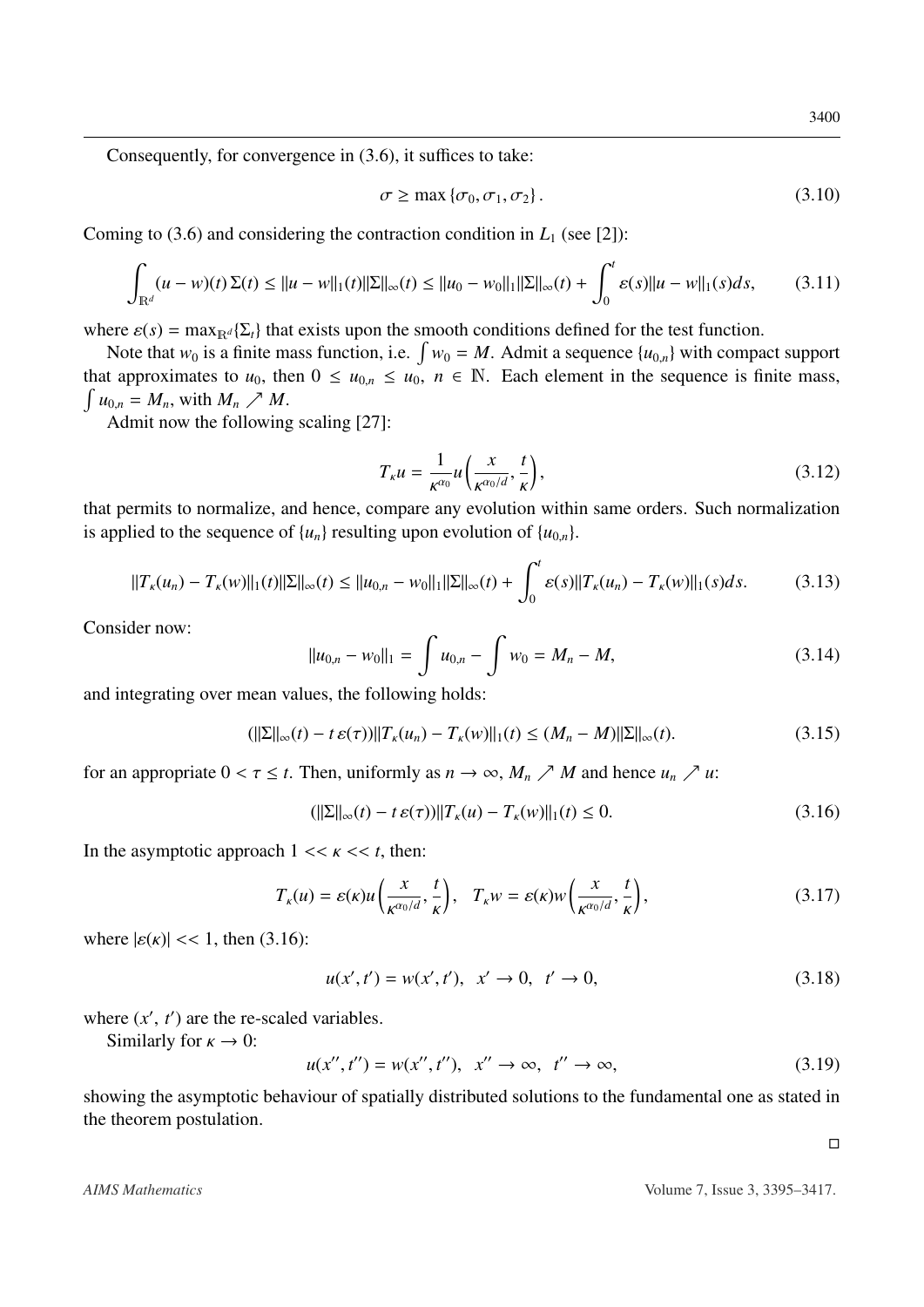The next intention is to study the bound properties of solutions. Previously, some regularity conditions shall be studied when the problem is formulated with a test function as defined in [\(3.4\)](#page-4-4). Admit  $R \gg |x| \gg 1$  so that the ball  $B_R$  is considered and the following problem  $(P^{\Sigma})$  is defined accordingly in  $[0, T] \times R_{\Sigma}$ . accordingly in  $[0, T] \times B_R$ :

$$
u\Sigma_t + |\nabla u|^{p-2} \nabla u \cdot \nabla \Sigma + |x|^p u^q \Sigma = 0.
$$
 (3.20)

The ball  $B_R$  defines a sufficiently smooth border  $\partial B_R$  such that the test function meets the zero flux condition:

$$
\nabla \Sigma \cdot \pi = 0,\tag{3.21}
$$

π normal unitary vector along  $\partial B_R$ . Note that initially any solution is bounded as  $u_0(x) \in L^1(\mathbb{R}^d) \cap L^{\infty}(\mathbb{R}^d)$ . Then and to ensure that the problem  $P^{\Sigma}$  is tractable with available results, the following  $L^{\infty}(\mathbb{R}^d)$ . Then and to ensure that the problem  $P^{\Sigma}$  is tractable with available results, the following truncatures are introduced for  $0 < \theta < \infty$ :

<span id="page-6-2"></span>
$$
u_{\theta} = \left\{ \begin{array}{ll} u, & |u| < \vartheta \\ \vartheta, & |u| \ge \vartheta \end{array} \right\}, \quad |x|_{\theta}^{\rho} = \left\{ \begin{array}{ll} |x|^{\rho}, & |x| < \delta \\ \vartheta^{\rho}, & |x| \ge \vartheta \end{array} \right\}.
$$
\n(3.22)

In addition, admit the following Lipschitz approximation to the reaction term:

<span id="page-6-0"></span>
$$
U_{\delta}(f) = \begin{cases} \delta^{(q-1)}f, & 0 \le f < \delta \\ f^q, & f \ge \delta \end{cases},
$$
\n(3.23)

In the same manner a truncation can be defined for [\(3.23\)](#page-6-0) leading to:

<span id="page-6-3"></span>
$$
U_{\delta,\vartheta}(f_{\vartheta}) = \left\{ \begin{array}{c} \delta^{(q-1)}f_{\vartheta} \ , \ \ 0 \leq f_{\vartheta} < \delta \\ f_{\vartheta}^q \ , \ \ f_{\vartheta} \geq \delta \end{array} \right\}, \ \ f_{\vartheta} = \left\{ \begin{array}{c} f \ , \ |f| < \vartheta \\ \vartheta \ , \ |f| \geq \vartheta \end{array} \right\}, \ \ f_{\vartheta}^q = \left\{ \begin{array}{c} f^q \ , \ |f| < \vartheta^{\frac{1}{q}} \\ \vartheta^{\frac{1}{q}} \ , \ |f^q| \geq \vartheta^{\frac{1}{q}} \end{array} \right\}. \tag{3.24}
$$

Note that the truncating variable  $\vartheta$  is considered similarly for *u* and |*x*|, for the sake of simplicity. Although such procedure requires some further dimensional checks, it is sufficient for our purposes. As a consequence, the following truncated problem  $P_{\theta}^{\Sigma}$  is proposed:

<span id="page-6-1"></span>
$$
u_{\vartheta} \Sigma_t + |\nabla u_{\vartheta}|^{p-2} \nabla u_{\vartheta} \cdot \nabla \Sigma + |x|_{\vartheta}^{\rho} U_{\delta, \vartheta} \Sigma = 0.
$$
 (3.25)

with the same boundary like and initial conditions to  $P^{\Sigma}$ . Solutions  $\Sigma(x, t)$  to problem  $P^{\Sigma}_{\vartheta}$  exist and are<br>unique. This can be shown based on already available results. Once a solution is positive in a certain unique. This can be shown based on already available results. Once a solution is positive in a certain region, a maximum principle holds for the p-Laplacian operator [\[27\]](#page-21-12). In addition the reaction term is monotone with regards to  $\Sigma$  and has regular bounded coefficients. Based on these two premises, existence and uniqueness of Σ−solutions can be shown by a monotonic approximation for positive operators in [\[24\]](#page-21-13). In addition, similar existence and uniqueness results in a weak sense follow from [\[12\]](#page-21-14) and [\[27\]](#page-21-12).

<span id="page-6-4"></span>**Theorem 2.** Any solution to problem P [\(1.1\)](#page-2-1),  $u(x, t)$ , is bounded in  $t \in (0, \infty)$  for compact subsets  $B_R$ ,  $0 < R < \infty$ .

*Proof.* Consider  $\varepsilon \in \mathbb{R}^+$  so that the following cut off function  $(\sigma)$  is proposed [\[11\]](#page-21-8):

$$
\sigma_{\varepsilon} \in C_0^{\infty}(\mathbb{R}^d), \qquad 0 \le \sigma_{\varepsilon} \le 1,\n\sigma_{\varepsilon} = 1, \quad x \in B_{R-\varepsilon}, \quad \sigma_{\varepsilon} = 0, \quad x \in \{\mathbb{R}^d - B_{R-\varepsilon}\}.
$$
\n(3.26)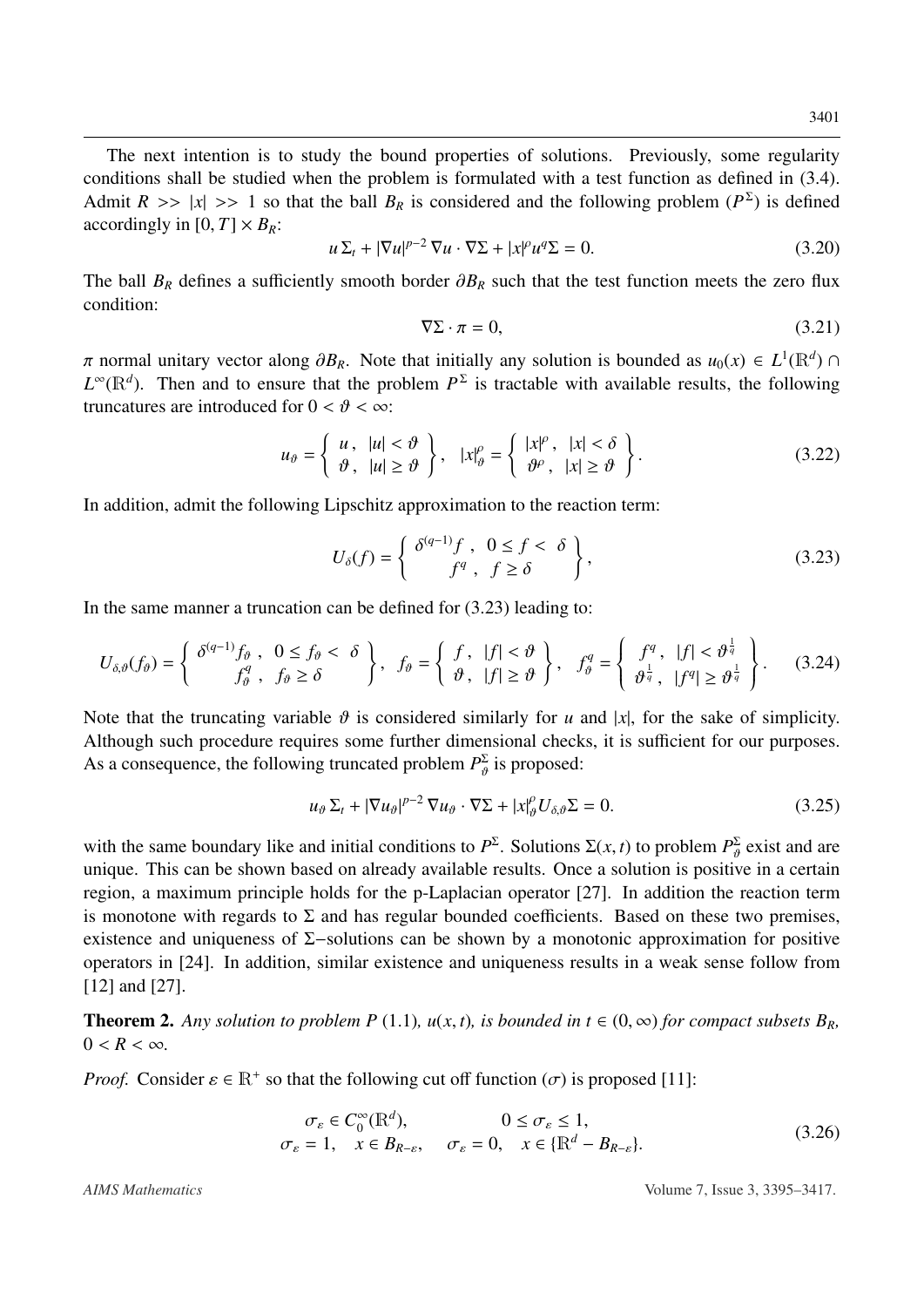So that:

$$
|\nabla \sigma_{\varepsilon}| \le \frac{c_1}{\varepsilon}, \quad |\Delta \sigma_{\varepsilon}| \le \frac{c_1}{\varepsilon^2}.
$$

Consider [\(3.25\)](#page-6-1) so that the following holds in  $\{(t, x) \in (0, \tau) \times B_R\}$  for  $0 < \tau < t < \infty$ :

<span id="page-7-0"></span>
$$
\int_0^{\tau} \int_{B_R} u_{\vartheta} \Sigma_t \sigma_{\varepsilon} + \int_0^{\tau} \int_{B_R} |\nabla u_{\vartheta}|^{p-2} \nabla u_{\vartheta} \cdot \nabla \Sigma \sigma_{\varepsilon} + \int_0^{\tau} \int_{B_R} |x|_{\vartheta}^{\rho} u_{\vartheta}^{\vartheta} \Sigma \sigma_{\varepsilon} = 0 \tag{3.28}
$$

Both Σ, Σ<sub>t</sub> and  $\sigma_{\varepsilon}$  are continuous smooth functions with null support at infinity. Consequently, a solution is bounded provided the integral  $\int_0^{\tau} \int_{B_R} u_{\theta} \Sigma_t \sigma_{\varepsilon}$  is finite. To this end, the following integrals<br>are assessed making use of Proposition 2 and considering the fact that any solution converges are assessed making use of Proposition  $2 \text{ and }$  $2 \text{ and }$  considering the fact that any solution converges asymptotically to the homogeneous for the value of  $\sigma$  given in Theorem [1.](#page-3-1) For  $\vartheta \gg 1$ :

$$
\int_{0}^{\tau} \int_{B_{R}} |\nabla u_{\theta}|^{p-2} \nabla u_{\theta} \cdot \nabla \Sigma \sigma_{\varepsilon} \leq \int_{0}^{t} \int_{\mathbb{R}^{d}} C_{3}^{2} t^{-\frac{(d+1)\alpha_{0}(p-1)}{d}} R^{\frac{2(p-1)}{p-2}} ||u_{0}||_{1}^{\frac{2\alpha_{0}}{d}(p-1)} \sigma \frac{e^{-j(t)} 2R}{(1+R^{2})^{\sigma}} \sigma_{\varepsilon}
$$
\n
$$
\leq \int_{0}^{\tau} \int_{B_{R}} C_{3}^{2} t^{-\frac{(d+1)\alpha_{0}(p-1)}{d}} R^{\frac{2(p-1)}{p-2}} ||u_{0}||_{1}^{\frac{2\alpha_{0}}{d}(p-1)} \sigma \frac{e^{-j(t)} 2R}{(1+R^{2})^{\sigma}} \frac{c_{1}}{\varepsilon}
$$
\n
$$
\leq \int_{0}^{\tau} \int_{B_{R\to\infty}} 2c_{1} C_{3}^{2} t^{-\frac{(d+1)\alpha_{0}(p-1)}{d}} R^{\frac{2(p-1)}{p-2} - 2\sigma} ||u_{0}||_{1}^{\frac{2\alpha_{0}}{d}(p-1)} \sigma e^{-j(t)}, \qquad (3.29)
$$

for  $\varepsilon$  close to *R*. The test function follows from [\(3.4\)](#page-4-4), where  $|\nabla \Sigma| \sim |x|^{1-2\sigma}$  for  $|x| < R$ . The balance of the previous integral along compact subsets in *R<sub>p</sub>* requires to select: the previous integral along compact subsets in  $B_R$  requires to select:

$$
\sigma \ge \frac{1}{2} \frac{2p-1}{p-2}.
$$
\n(3.30)

Similarly:

$$
\int_0^\tau \int_{B_R} |x|_{\vartheta}^\rho u_{\vartheta}^q \Sigma \sigma_{\varepsilon} \le \int_0^\tau \int_{B_R} R^\rho c_2^q t^{-q\alpha_0} R^{qp(p-2)} \|u_0\|_1^{qp\alpha_0/d} R^{-2\sigma}.
$$
\n(3.31)

The balance along compact subsets requires to select:

$$
\sigma \ge \frac{1}{2}(\rho + qp(p - 2) + 1),\tag{3.32}
$$

Then, it suffices to admit:

$$
\sigma \ge \max\left\{\frac{1}{2}\frac{2p-1}{p-2}, \frac{1}{2}(\rho + qp(p-2) + 1)\right\} \tag{3.33}
$$

Returning to [\(3.28\)](#page-7-0)

<span id="page-7-1"></span>
$$
\int_0^{\tau} \int_{B_R} u_{\theta} \Sigma_t \sigma_{\varepsilon} \leq \left| \int_0^{\tau} \Lambda_1(R) t^{-\frac{(d+1)\alpha_0(p-1)}{d}} e^{-j(t)} dt \right| + \left| \int_0^{\tau} \Lambda_2(R) t^{-q\alpha_0} dt \right|, \tag{3.34}
$$

where  $0 < \Lambda_i < \infty$ ,  $\forall R, i \in \{1, 2\}, |\Lambda_i| << 1$  for  $R \to \infty$  and  $\Lambda_i$  are defined upon integration along the compact set  $R_i$ compact set *BR*.

Note that the right hand integrals in [\(3.34\)](#page-7-1) are finite for any  $0 < t < \tau < \infty$ , leading to the bound of the left hand integral. Then and for  $\vartheta \gg 1$ , it is possible to conclude on the bound of any weak solution  $u(x, t)$ .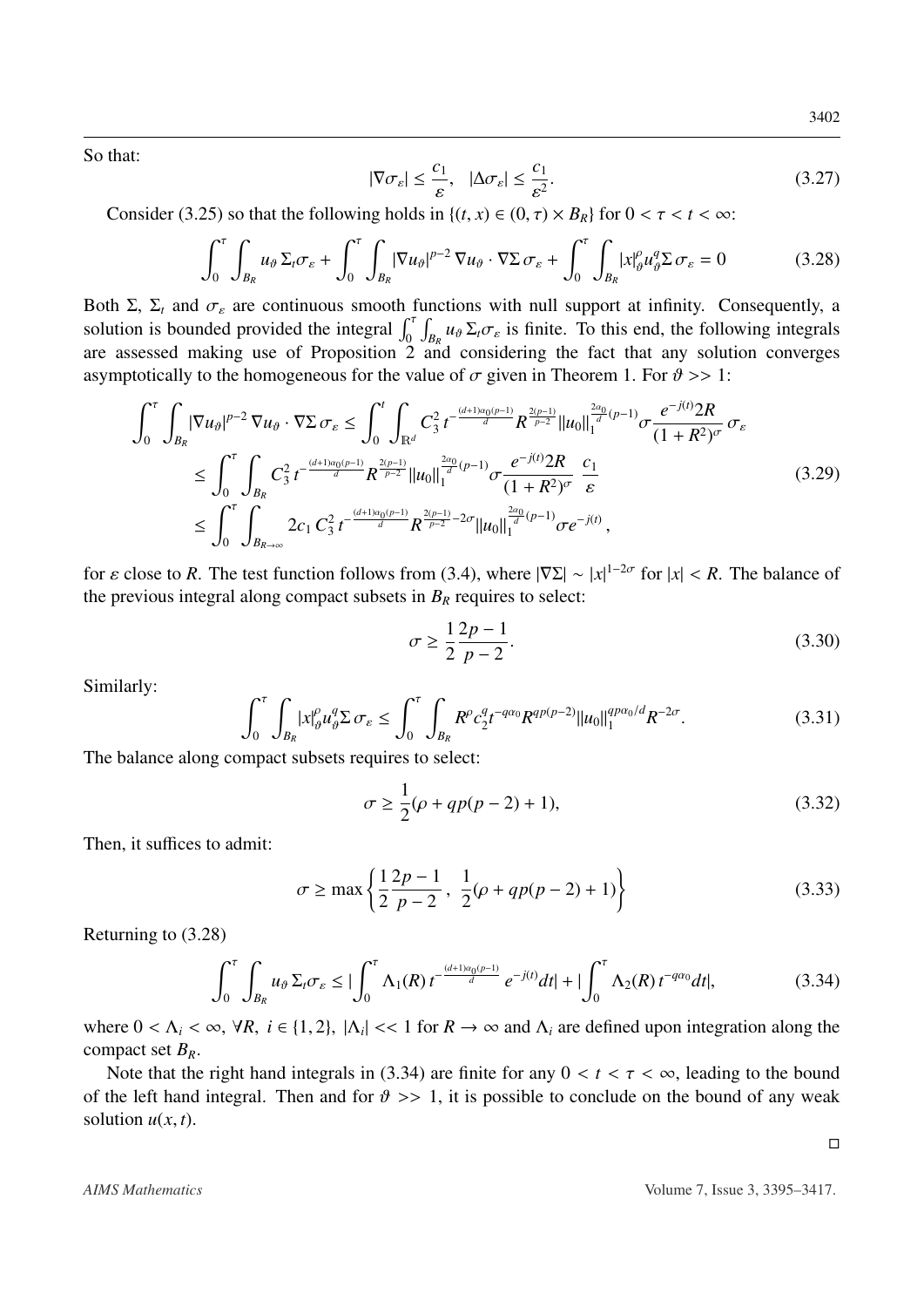The next intention is to show existence and uniqueness of solutions through a monotone argument. To this end, admit the following definitions:

<span id="page-8-4"></span>**Definition 1.** *Given G* ∈ *C*([0, *T*],  $L^1_{loc}(\mathbb{R}^d)$ ) ∩  $L^1([0, T]$ ,  $W^{1,p-1}_{loc}(\mathbb{R}^d)$ ), the following operator is defined: *defined:*

$$
LG = G_t - \nabla \cdot (|\nabla G|^{p-2} \nabla G) = G_t - L_s G \tag{3.35}
$$

The p-Laplacian induces the following diffusivity:

$$
D(G) = |\nabla G|^{p-2}.\tag{3.36}
$$

The defined non-linear operator *L* is a monotone operator whenever  $G > 0$ , i.e. for positive solutions, in the same manner as the classical single linear laplacian ∆. This is a well known result (see [\[2\]](#page-20-8), [\[30\]](#page-22-7) and [\[17\]](#page-21-15) for additional recent references). This parabolic property of *<sup>L</sup>* in zones where <sup>∇</sup>*<sup>G</sup>* > 0 enables the following definition:

<span id="page-8-0"></span>**Definition 2.** *Consider the upper solution*  $\hat{u}$  *and the lower*  $\tilde{u}$  *such that:* 

<span id="page-8-3"></span>
$$
\hat{u}, \tilde{u} \in C([0, T], L_{loc}^1(\mathbb{R}^d)) \cap L^1([0, T], W_{loc}^{1, p-1}(\mathbb{R}^d)).
$$
\n(3.37)

*Then*  $\hat{u}$  *is an upper solution if:* 

$$
L\hat{u} \ge |x|^{\rho} \hat{u}^{q}.
$$
 (3.38)

*In the same manner,*  $\tilde{u}$  *is a lower solution if:* 

$$
L\tilde{u} \le |x|^\rho \tilde{u}^q. \tag{3.39}
$$

*Admit*  $\tilde{u}(x, 0) \leq u(x, 0) \leq \hat{u}(x, 0)$ , *with* 

<span id="page-8-5"></span>
$$
\hat{u}(x,0) = u(x,0) + \mu, \ \tilde{u}(x,0) = u(x,0) - \mu,
$$
\n(3.40)

$$
0 < \mu < \min_{x \in \mathbb{R}^d} \{u(x, 0)\}.\tag{3.41}
$$

Note that the same upper and lower solutions definition can be applied with the truncatures  $u_{\theta}$ ,  $|x|_{\theta}^{\rho}$ and  $U_{\delta,\vartheta}$  as defined in [\(3.22\)](#page-6-2) and [\(3.24\)](#page-6-3). In fact and from now on, the different arguments shall be done with the defined truncatures. Note that the original solution is recovered for  $\vartheta >> 1$  along compact subsets and making  $\delta \leftarrow 0$ . Consequently, the following problem  $P_{\vartheta,\delta}$ , with the associated truncatures, holds:

<span id="page-8-2"></span>
$$
u_{\vartheta,t} = \nabla \cdot (|\nabla u_{\vartheta}|^{p-2} \nabla u_{\vartheta}) + |x|_{\vartheta}^{\rho} U_{\delta,\vartheta}, \tag{3.42}
$$

with  $u_0(x) > 0 \in L^1(\mathbb{R}^d) \cap L^{\infty}(\mathbb{R}^d)$ . The positivity of the p-Laplacian in compact subsets  $B_R$ ,  $R < \vartheta$  together with the reqularity in the independent term upon truncation permits to state on the following together with the regularity in the independent term upon truncation permits to state on the following a-priory assessment ([\[20\]](#page-21-16) and Ch. 3 [\[31\]](#page-22-8)),  $u_{\theta}(x, t) \in L^1(B_R \times (0, T))$ . Similarly, any upper or lower<br>solution to problem  $P_{\theta}$  as per Definition 2 satisfy  $\hat{u}_{\theta}(x, t) - \tilde{u}_{\theta}(x, t) \in L^1(B_{\theta} \times (0, T))$ . solution to problem  $P_{\vartheta, \delta}$  as per Definition [2](#page-8-0) satisfy  $\hat{u}_{\vartheta}(x, t)$ ,  $\tilde{u}_{\vartheta}(x, t) \in L^1(B_R \times (0, T))$ .

Admit, now, the sequence  $(u_{\vartheta}^{(i)}, U_{\delta, \vartheta}^{(i)})_{i=0,1,2,...}$ :

<span id="page-8-1"></span>
$$
u_{\vartheta,t}^{(i)} = \nabla \cdot (|\nabla u_{\vartheta}^{(i)}|^{p-2} \nabla u_{\vartheta}^{(i)}) + |x|_{\vartheta}^{\rho} U_{\delta,\vartheta}^{(i-1)}, \quad i = 0, 1, 2... \tag{3.43}
$$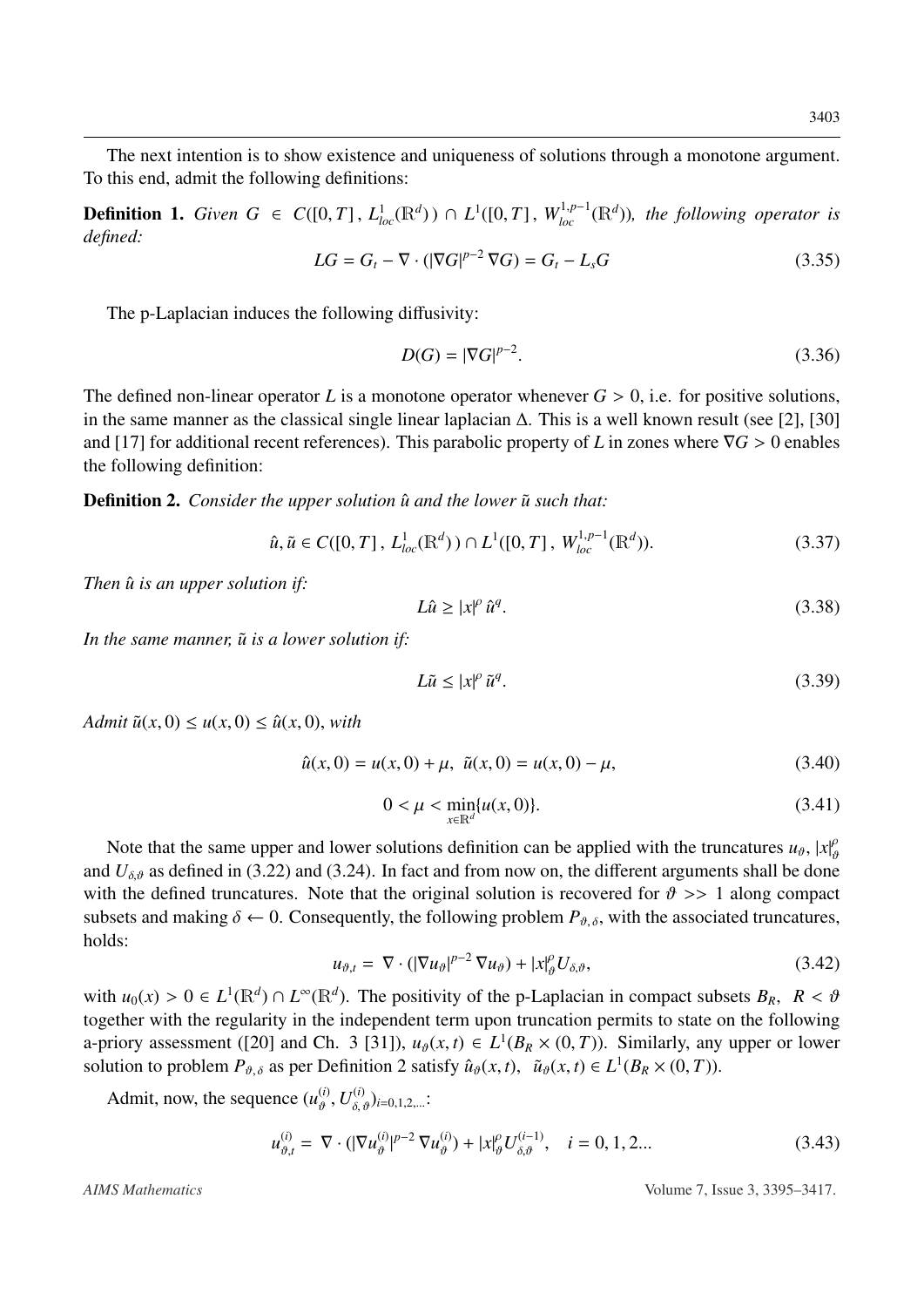Given the Lipschitz and bounded regularity in the independent term together with the parabolic regularity along compact subsets, the existence and uniqueness to [\(3.43\)](#page-8-1) follow from already known results (refer to Ch. 3 [\[31\]](#page-22-8) and Theorems 2.1 and 2.2, Ch. 7 [\[24\]](#page-21-13)).

In addition, given the purely increasing behaviour of the regular truncation  $U_{\delta,\vartheta}$ , it is possible to conclude on the order preserving property, with the exponent (*i*), of the introduced sequence  $(u_{\theta}^{(i)}, U_{\delta, \theta}^{(i)})_{i=0,1,2,...}$  (Ch. 12 of [\[24\]](#page-21-13)). Then and returning to the defined upper and lower solutions, the following holds: following holds::

$$
\tilde{u}_{\vartheta} \le \tilde{u}_{\vartheta}^{(i+1)} \le \hat{u}_{\vartheta}^{(i+1)} \le \hat{u}_{\vartheta}, \quad \tilde{U}_{\delta,\vartheta} \le \tilde{U}_{\delta,\vartheta}^{(i+1)} \le \hat{U}_{\delta,\vartheta}^{(i+1)} \le \hat{U}_{\delta,\vartheta}.
$$
\n(3.44)

In addition (Ch. 12 of [\[24\]](#page-21-13)),

$$
\hat{u}_{\vartheta}^{(i)} \ge \hat{u}_{\vartheta}^{(i+1)}; \quad \tilde{u}_{\vartheta}^{(i)} \le \tilde{u}_{\vartheta}^{(i+1)}; \quad \hat{U}_{\delta,\vartheta}^{(i)} \ge \hat{U}_{\delta,\vartheta}^{(i+1)}; \quad \tilde{U}_{\delta,\vartheta}^{(i)} \le \tilde{U}_{\delta,\vartheta}^{(i+1)}.
$$
\n(3.45)

Indeed, the order preserving with (*i*) upper solution sequence  $(\hat{u}_{\theta}^{(i)}, \hat{U}_{\delta,\theta}^{(i)})$  is non-increasing while the sequence of lower solutions  $(\tilde{u}_{\vartheta}^{(i)}, \tilde{U}_{\delta,\vartheta}^{(i)})$  is non-decreasing. As a consequence, the following holds:

**Theorem 3.** Admit positive solutions along compact subsets under the operator parabolicity to  $P_{\vartheta,\delta}$ [\(3.42\)](#page-8-2), *i.e.*  $u > 0$  *in*  $B_R \times (0, T)$ ,  $R < \vartheta$ . Then, the sequence defined for the upper and lower solutions,  $(\hat{u}_{\vartheta}^{(i)}, \hat{U}_{\delta, \vartheta}^{(i)})$  and  $(\tilde{u}_{\vartheta}^{(i)})$ <br>per Definition 2 ϑ *per Definition [2.](#page-8-0)*  $(\hat{U}, \tilde{U}_{\delta,\vartheta}^{(i)})$  *lead to regular monotonic convergence in the upper and lower solutions as* 

*Proof.* Both, the lower and upper solutions are considered in a weak sense. To this end, admit the test function defined in [\(3.4\)](#page-4-4) along  $B_R \times (0, \tau)$ ,  $0 < \tau < t < \infty$ , so that the following holds:

$$
\int_{B_R} \hat{u}_{\vartheta}^{(i)}(t) \Sigma(t) = \int_{B_R} (u_0 + \mu(i)) \Sigma(0) + \int_0^{\tau} \int_{B_R} [\hat{u}_{\vartheta}^{(i)} \Sigma_t + L_s(\hat{u}_{\vartheta}^{(i)}) \cdot \nabla \Sigma + |x|_{\vartheta}^{\rho} \hat{U}_{\delta, \vartheta}^{(i)} \Sigma] ds,
$$
(3.46)

$$
\int_{B_R} \tilde{u}_{\vartheta}^{(i)}(t) \Sigma(t) = \int_{B_R} (u_0 - \mu(i)) \Sigma(0) + \int_0^{\tau} \int_{B_R} [\tilde{u}_{\vartheta}^{(i)} \Sigma_t + L_s(\tilde{u}_{\vartheta}^{(i)}) \cdot \nabla \Sigma + |x|_{\vartheta}^{\rho} \tilde{U}_{\delta, \vartheta}^{(i)} \Sigma] ds,
$$
(3.47)

such that  $\lim_{i\to\infty}\mu=0$ . Then:

$$
\int_{B_R} \lim_{i \to \infty} \hat{u}_{\vartheta}^{(i)}(t) \Sigma(t) = \int_{B_R} (u_0 + \lim_{i \to \infty} \mu(i)) \Sigma(0)
$$
\n
$$
+ \int_0^{\tau} \int_{B_R} [\lim_{i \to \infty} \hat{u}_{\vartheta}^{(i)} \Sigma_t + \lim_{i \to \infty} L_s(\hat{u}_{\vartheta}^{(i)}) \cdot \nabla \Sigma + |x|_{\vartheta}^{\rho} \lim_{i \to \infty} \hat{U}_{\delta, \vartheta}^{(i)} \Sigma] ds. \tag{3.48}
$$

Identically for  $\tilde{u}_{\vartheta}^{(i)}$ 

$$
\int_{B_R} \lim_{i \to \infty} \tilde{u}_{\vartheta}^{(i)}(t) \Sigma(t) = \int_{B_R} (u_0 - \lim_{i \to \infty} \mu(i)) \Sigma(0)
$$
\n
$$
+ \int_0^{\tau} \int_{B_R} [\lim_{i \to \infty} \tilde{u}_{\vartheta}^{(i)} \Sigma_t + \lim_{i \to \infty} L_s(\tilde{u}_{\vartheta}^{(i)}) \cdot \nabla \Sigma + |x|_{\vartheta}^{\rho} \lim_{i \to \infty} \tilde{U}_{\delta, \vartheta}^{(i)} \Sigma] ds.
$$
\n(3.49)

As shown in Theorem [1,](#page-3-1) any solution behaves asymptotically as the fundamental one. In addition, the operator *L<sup>s</sup>* refers to the stationary solution for which the first variation vanishes (see [\[22\]](#page-21-17)) provided the chosen test function vanishes at infinity: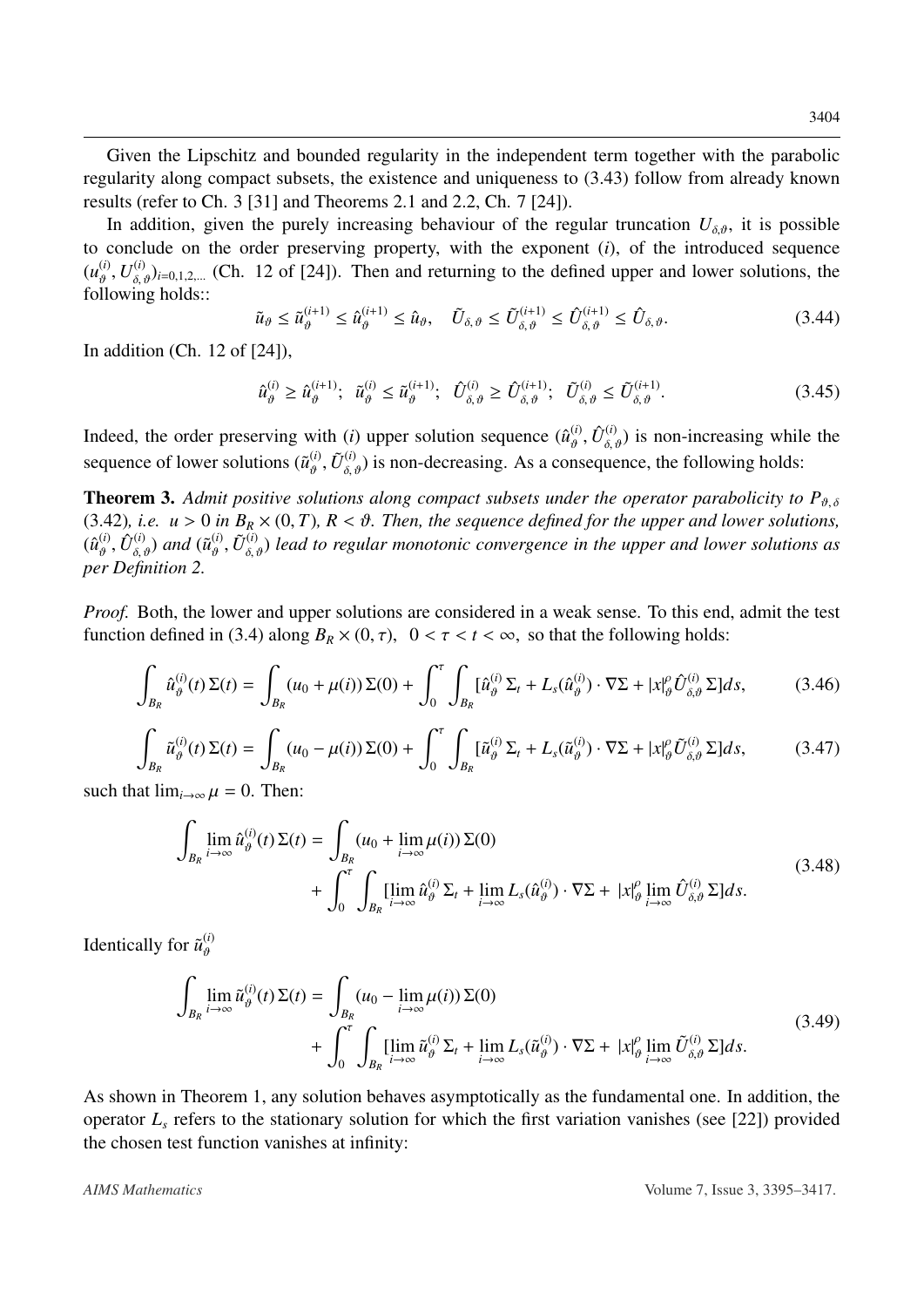$$
\int_0^{\tau} \int_{\mathbb{R}^d} L_s(\tilde{u}_{\vartheta}^{(i)}) \cdot \nabla \Sigma = 0, \quad \int_0^{\tau} \int_{\mathbb{R}^d} L_s(\hat{u}_{\vartheta}^{(i)}) \cdot \nabla \Sigma = 0,
$$
\n(3.50)

for solution converging to the homogeneous one under the scope of Theorem [1.](#page-3-1)

<span id="page-10-0"></span>After assessing the difference:

$$
\int_{B_{R\to\infty}} \lim_{i\to\infty} (\hat{u}_{\vartheta}^{(i)} - \tilde{u}_{\vartheta}^{(i)})(t) \Sigma(t) = \int_0^{\tau} \int_{B_{R\to\infty}} \lim_{i\to\infty} (\hat{u}_{\vartheta}^{(i)} - \tilde{u}_{\vartheta}^{(i)}) \Sigma_t +
$$
\n
$$
+ |x|_{\vartheta}^{\rho} \lim_{i\to\infty} (\hat{U}_{\delta,\vartheta}^{(i)} - \tilde{U}_{\delta,\vartheta}^{(i)}) \Sigma] ds.
$$
\n(3.51)

Note that both  $\hat{U}_{\delta,\vartheta}^{(i)}$ ,  $\tilde{U}_{\delta,\vartheta}^{(i)}$  are Lipschitz:

<span id="page-10-2"></span>
$$
|\hat{U}_{\delta,\vartheta}^{(i)} - \tilde{U}_{\delta,\vartheta}^{(i)}| \le \delta^{(q-1)} |\hat{u}_{\vartheta}^{(i)} - \tilde{u}_{\vartheta}^{(i)}|,\tag{3.52}
$$

being  $\delta^{(q-1)}$  the Lipschitz constant. Making  $\delta \leftarrow 0$  with the condition  $R \rightarrow \infty < \vartheta$ , the truncatures lead to the lower and upper solutions as per Definition [2.](#page-8-0) Then, [\(3.51\)](#page-10-0) is re-written as:

$$
\int_{B_{R\to\infty}} \lim_{i\to\infty} (\hat{u}^{(i)} - \tilde{u}^{(i)})(t) \Sigma(t) \le \int_0^{\tau} \int_{B_{R\to\infty}} \lim_{i\to\infty} (\hat{u}^{(i)} - \tilde{u}^{(i)}) \Sigma_t + \delta^{q-1} |x|^\rho \lim_{i\to\infty} (\hat{u}^{(i)} - \tilde{u}^{(i)}) \Sigma] ds.
$$
\n(3.53)

Now, for a sufficiently large *t*:

$$
\lim_{i \to \infty} (\hat{u}^{(i)} - \tilde{u}^{(i)})(t) \Sigma(t) \leq \lim_{i \to \infty} (\hat{u}^{(i)} - \tilde{u}^{(i)}) \Sigma_t + \delta^{q-1} |x|^\rho \lim_{i \to \infty} (\hat{u}^{(i)} - \tilde{u}^{(i)}) \Sigma] t,
$$
\n(3.54)

$$
\lim_{i \to \infty} (\hat{u}^{(i)} - \tilde{u}^{(i)})(t) \Sigma(t) \le \lim_{i \to \infty} (\hat{u}^{(i)} - \tilde{u}^{(i)}) [\Sigma_t + \delta^{q-1} |x|^\rho \Sigma] t \le \lim_{i \to \infty} (\hat{u}^{(i)} - \tilde{u}^{(i)}) C_6 t.
$$
\n(3.55)

Note that the bounding constant  $C_6$  holds as the test function is defined as per  $\Sigma \in C^\infty([0, T] \times \mathbb{R}^d) \cap$ <br> $I^\infty([0, T] \times \mathbb{R}^d)$  Then:  $L^{\infty}([0, T], W^{1, p}(\mathbb{R}^d))$ . Then:

<span id="page-10-1"></span>
$$
\lim_{i \to \infty} (\hat{u}^{(i)} - \tilde{u}^{(i)}) \Sigma \le \lim_{i \to \infty} (\hat{u}^{(i)} - \tilde{u}^{(i)}) C_6 t, \quad \lim_{i \to \infty} (\hat{u}^{(i)} - \tilde{u}^{(i)}) (\Sigma - C_6 t) \le 0.
$$
 (3.56)

Note that for

$$
\Sigma < C_6 \, t \to \lim_{i \to \infty} (\hat{u}^{(i)} - \tilde{u}^{(i)}) (\Sigma - C_6 \, t) \ge 0,\tag{3.57}
$$

then, compliance to [\(3.56\)](#page-10-1) requires:

$$
\lim_{i \to \infty} (\hat{u}^{(i)} - \tilde{u}^{(i)}) = 0,\tag{3.58}
$$

Or equivalently,  $\hat{u}^{(i)} \searrow \tilde{u}^{(i)}$  and  $\tilde{u}^{(i)} \nearrow \hat{u}^{(i)}$ ,  $i \to \infty$  as intended to show. In addition, each of the  $\hat{u}^{(i)}$  and  $\tilde{u}^{(i)}$  verifies the regularity conditions in [\(3.37\)](#page-8-3).

 $\Box$ 

Theorem 4. *Given positive initial data, the positivity of the p-Laplacian Operator (see Definition [1\)](#page-8-4) and admitting the lower solutions (given by*  $(u_{\vartheta}, U_{\delta, \vartheta})$  *along*  $B_R \times (0, T)$ *) are positive, then*  $(u_{\vartheta}, U_{\delta, \vartheta})$ *coincide with the upper solutions, i.e. solutions are unique.*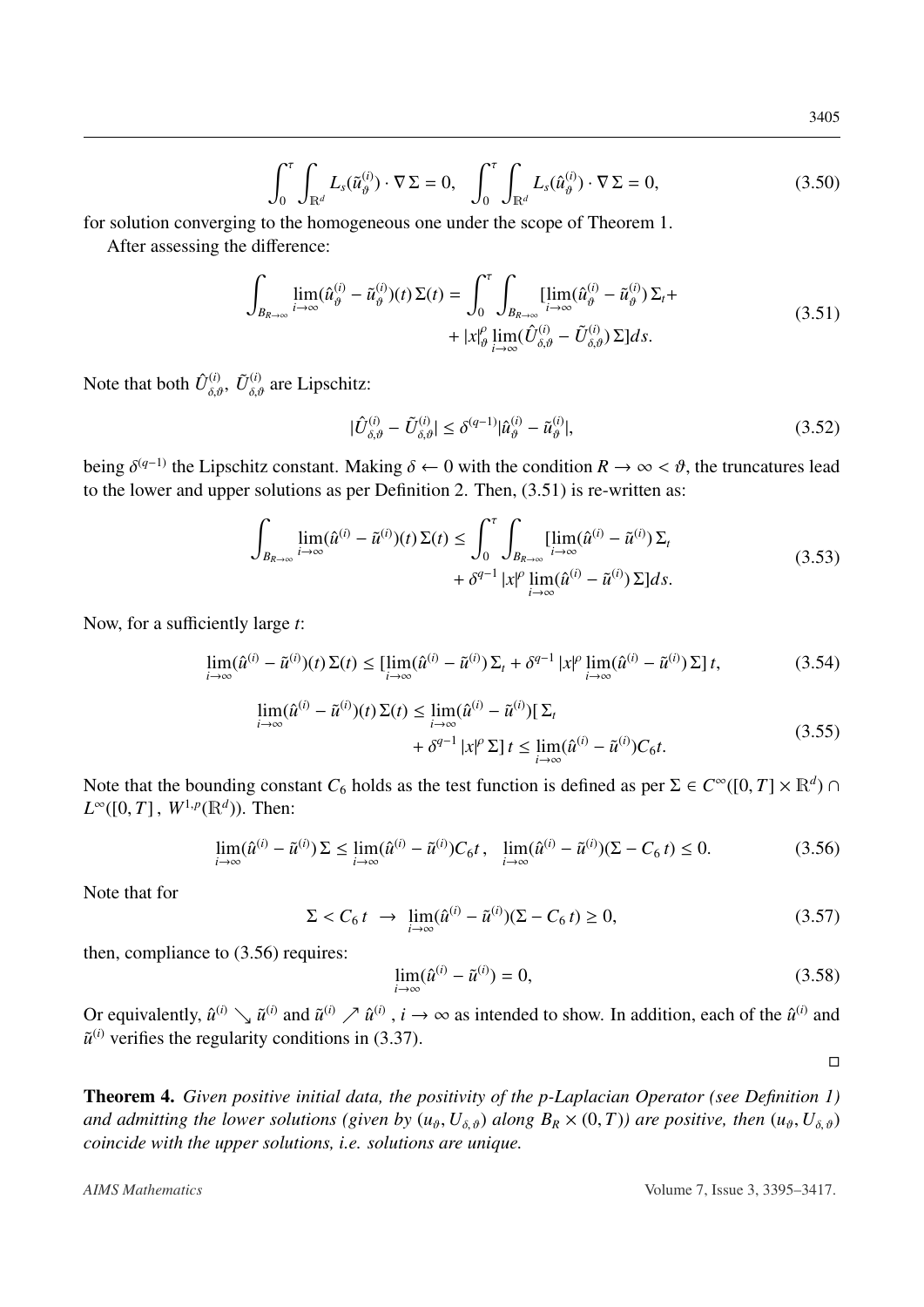*Proof.* Consider the upper set  $(\hat{u}_{\theta}, \hat{U}_{\delta,\theta})$  with the initial data [\(3.40\)](#page-8-5). Note that in this occasion, the lower set is defined with initial condition  $u(x, 0) = u(x)$  and the governing equation as per (3.43) lower set is defined with initial condition  $u(x, 0) = u_0(x)$  and the governing equation as per [\(3.43\)](#page-8-1). Given a test function as defined in [\(3.4\)](#page-4-4), considering the expression [\(3.43\)](#page-8-1) for  $(\hat{u}_{\vartheta}, \hat{U}_{\delta, \vartheta})$  and  $(u_{\vartheta}, U_{\delta, \vartheta})$ , the expression (3.5) for  $R > 1$  and making the difference: the expression [\(3.5\)](#page-4-2) for  $R \gg 1$  and making the difference:

$$
\int_{B_{R\to\infty}} (\hat{u}_{\vartheta} - u_{\vartheta})(t) \Sigma(t) \le \int_0^{\tau} \int_{B_{R\to\infty}} [(\hat{u}_{\vartheta} - u_{\vartheta}) \Sigma_t + |x|_{\vartheta}^{\rho} (\hat{U}_{\delta,\vartheta} - U_{\delta,\vartheta}) \Sigma] ds.
$$
 (3.59)

<span id="page-11-0"></span>Admit the particular expression for the test function:

<span id="page-11-1"></span>
$$
\Sigma(|x|, s) = e^{K_1(T-s)}(1+|x|^2)^{-\sigma},\tag{3.60}
$$

for finite  $K_1$  and  $\sigma$  both positive. Note that:

$$
\Sigma_t = -K_1 \Sigma(x, s),\tag{3.61}
$$

hence:

$$
(\hat{u}_{\vartheta} - u_{\vartheta}) \Sigma_t + |x|_{\vartheta}^{\rho} (\hat{U}_{\delta,\vartheta} - U_{\delta,\vartheta}) \Sigma \n\leq -K_1 (\hat{u}_{\vartheta} - u_{\vartheta}) \Sigma + |x|_{\vartheta}^{\rho} (\hat{U}_{\delta,\vartheta} - U_{\delta,\vartheta}) \Sigma.
$$
\n(3.62)

Note that  $K_1 > 0$  so that:

$$
(-K_1)(\hat{u}_{\vartheta} - u_{\vartheta})\Sigma \le 0. \tag{3.63}
$$

Then, the expression [\(3.59\)](#page-11-0) is rewritten as:

$$
0 \leq \int_{B_{R\to\infty}} (\hat{u}_{\vartheta} - u_{\vartheta})(t) \Sigma(t) \leq \int_0^{\tau} \int_{B_{R\to\infty}} |x|_{\vartheta}^{\rho} (\hat{U}_{\delta,\vartheta} - U_{\delta,\vartheta}) \Sigma ds. \tag{3.64}
$$

Considering the Lipschitz condition in [\(3.52\)](#page-10-2) and making  $\delta \leftarrow 0$ ,  $\vartheta \gg 1$  along compact subsets, the following holds:

$$
0 \leq \int_{B_{R\to\infty}} (\hat{u} - u)(t) \Sigma(t) \leq \int_0^{\tau} \int_{B_{R\to\infty}} \delta^{q-1} |x|^{\rho} (\hat{u} - u) \Sigma ds. \leq \delta^{q-1} R^{\rho+1} \int_0^{\tau} \int_{B_{R\to\infty}} (\hat{u} - u) \Sigma ds. \tag{3.65}
$$

Making the time derivative:

$$
\frac{d}{dt} \int_{B_{R\to\infty}} (\hat{u} - u)(t) \Sigma(t) \le \delta^{q-1} R^{\rho+1} \int_{B_{R\to\infty}} (\hat{u} - u)(t) \Sigma(t).
$$
\n(3.66)

Upon standard resolution:

$$
0 \le \int_{B_{R\to\infty}} (\hat{u} - u)(t) \Sigma(t) \le (\hat{u}_0 - u_0) e^{\delta^{q-1} R^{\rho+1} t}.
$$
 (3.67)

Note that  $\hat{u}_0 \rightarrow u_0$  for a sufficiently small  $\mu$  (see expression [\(3.40\)](#page-8-5)), then the last inequality holds provided  $\hat{u} \rightarrow u$  leading to show the theorem postulations. Such convergence of lower solutions to upper solutions permits to show uniqueness of solutions as stated.

 $\Box$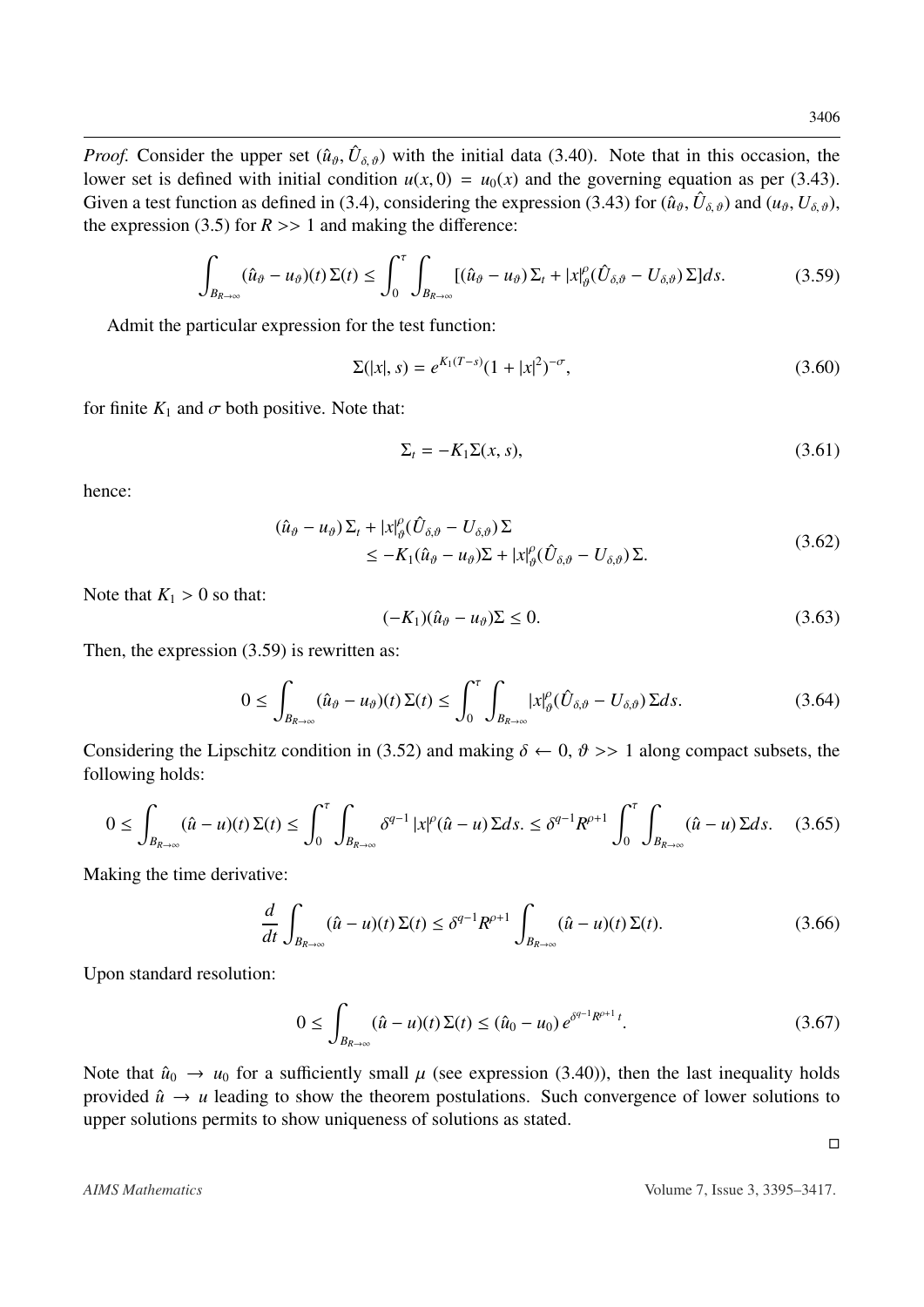The next intention consists on showing the order preserving property:

**Lemma 1.** Admit two different initial conditions, such that  $u_{0,1}(x,0) \ge u_{0,2}(x,0)$ , then the resulting *solutions upon them are order preserving, i.e.*  $u_1(x, t) \ge u_2(x, t)$  *in*  $B_R \times (0, T)$ *.* 

*Proof.* Considering the involved truncatures, the already discussed weak formulation and the expression [\(3.5\)](#page-4-2) for  $R \gg 1$  the following holds (Note that the term  $\sim$  refers to expression sufficiently close for our purposes):

$$
\int_{B_{R\to\infty}} (u_{1,\vartheta} - u_{2,\vartheta})(t) \Sigma(t) \sim \int_{B_{R\to\infty}} (u_{0,1} - u_{0,2}) \Sigma(0)
$$
\n
$$
+ \int_0^{\tau} \int_{B_{R\to\infty}} [(u_{1,\vartheta} - u_{2,\vartheta}) \Sigma_t + |x|_{\vartheta}^{\rho} (U_{1,\delta,\vartheta} - U_{2,\delta,\vartheta}) \Sigma] ds,
$$
\n
$$
\int_{B_{R\to\infty}} (u_{1,\vartheta} - u_{2,\vartheta})(t) \Sigma(t) - \int_0^{\tau} \int_{B_{R\to\infty}} [(u_{1,\vartheta} - u_{2,\vartheta}) \Sigma_t + |x|_{\vartheta}^{\rho} (U_{1,\delta,\vartheta} - U_{2,\delta,\vartheta}) \Sigma] ds
$$
\n
$$
\sim \int_{B_{R\to\infty}} (u_{0,1} - u_{0,2}) \Sigma \ge 0,
$$
\n(3.69)

<span id="page-12-0"></span>where  $\Sigma$  is as per [\(3.60\)](#page-11-1). Note that  $\Sigma_t = -K_1 \Sigma$ . Now, consider [\(3.69\)](#page-12-0) together with the Gronwall's inequality, so that:

$$
\int_{B_{R\to\infty}} (u_{1,\vartheta} - u_{2,\vartheta})(t) \Sigma(t) + \int_{B_{R\to\infty}} M_1(u_{1,\vartheta} - u_{2,\vartheta}) K_1 \Sigma - \int_{B_{R\to\infty}} M_2(u_{0,1} - u_{0,2}) K_1 \Sigma
$$
\n
$$
- \int_{B_{R\to\infty}} M_3 |x|_{\vartheta}^{\rho} (U_{1,\delta,\vartheta} - U_{2,\delta,\vartheta}) \Sigma + \int_{B_{R\to\infty}} M_4 |x|_{\vartheta}^{\rho} (u_{0,1} - u_{0,2}) \Sigma \ge 0,
$$
\n(3.70)

where  $M_i > 0$ ,  $i = \{1, 2, 3, 4\}$  refer to the Gronwall's constants. Asymptotically for  $|x| \gg 1$  and recovering the original solution for  $\delta \leftarrow 0$  and  $\vartheta >> 1$  along compact subsets:

$$
\int_{B_{R\to\infty}} (1 + M_1 K_1 - \delta^{q-1} M_3 |x|^{\rho}) (u_1 - u_2)(t) \Sigma(t)
$$
\n
$$
\geq \int_{B_{R\to\infty}} (M_2 K_1 - M_4 |x|^{\rho}) (u_{0,1} - u_{0,2}) \Sigma \geq 0,
$$
\n(3.71)

<span id="page-12-1"></span>where the constant  $K_1$  shall be selected for each compact integration satisfying  $1 + M_1K_1 > \delta^{q-1}M_3R^{\sigma}$ <br>and  $M_2K_1 > M_2R^{\sigma}$  i.e. and  $M_2K_1 > M_5R^{\sigma}$ , i.e.

$$
K_1 \ge \max\left\{\frac{\delta^{q-1}M_3R^{\sigma}-1}{M_1}, \frac{M_4R^{\sigma}}{M_2}\right\}.
$$
 (3.72)

In return to  $(3.71)$  and based on the monotonic property of integrals and the positivity of the test function:

$$
u_{0,1}(x,0) \ge u_{0,2}(x,0) \quad \to \quad u_1(x,t) \ge u_2(x,t),\tag{3.73}
$$

as intended to show.

 $\Box$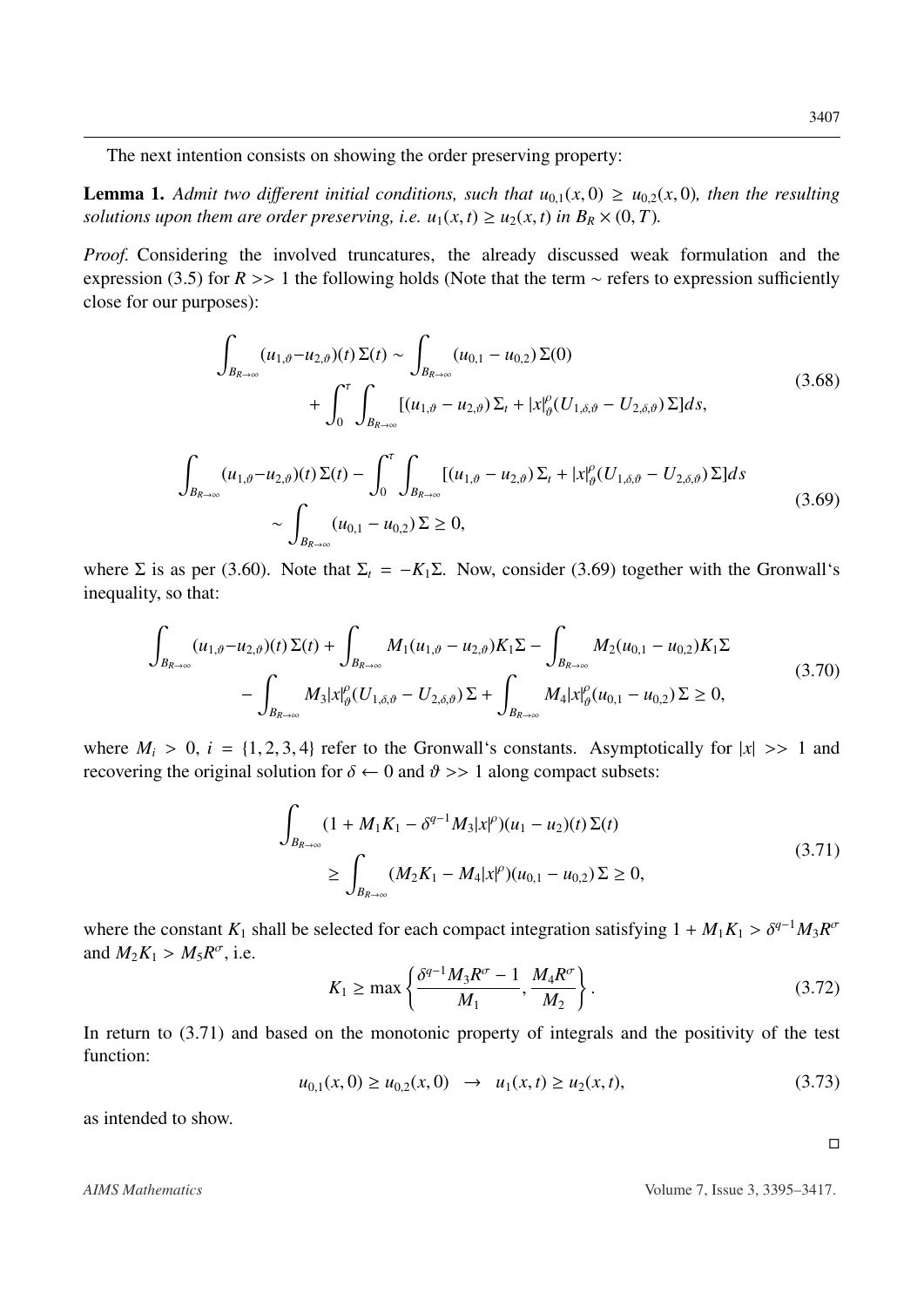#### <span id="page-13-0"></span>*3.2. Behaviour of solutions*

The reaction term is predominant over the p-Laplacian diffusion whenever  $0 < u < 1$  as  $q \in (0, 1)$ . In this case, the non-Lipschitz condition in the reaction may induce the loss of uniqueness. Then a minimal solution is given by the null state,  $u = 0$ , while a maximal solutions is shown to be:

<span id="page-13-1"></span>
$$
u_{\kappa}^{M} = |x|^{\frac{\rho}{1-q}} (1-q)^{\frac{1}{1-q}} (t+\kappa)^{\frac{1}{1-q}}
$$
(3.74)

where  $\kappa$  is a time translation to the left to ensure the maximality of solution and can be assessed as:

<span id="page-13-2"></span>
$$
\kappa = ||u_0||_{\infty}^{1-q} R^{\rho} (1-q), \tag{3.75}
$$

where *R* represent the spatial ball amplitude over compact subsets.

To show the expression [\(3.74\)](#page-13-1) is a maximal solution, admit that such solution is of the generic form  $u_{\kappa}^{M} = |x|^{\mu} N (t + \kappa)^{\beta}$ . After replacement in [\(1.1\)](#page-2-1) and considering the leading reaction, the following values for the involved parameters hold: values for the involved parameters hold:

$$
\mu = \frac{\rho}{1 - q}, \ \ \beta = \frac{1}{1 - q}, \ \ N = (1 - q)^{\frac{1}{1 - q}}.
$$
\n(3.76)

In addition and considering the diffusion in  $(1.1)$  as well, the following holds:

$$
|x|^{\mu}N\beta(t+\kappa)^{\beta-1} = \mu^{p-1}N^{p-1}(t+\kappa)^{\beta(p-1)}(\mu-1)(p-1)|x|^{(\mu-1)(p-1)-1} + |x|^{p+\mu q}N^{q}(t+\kappa)^{\beta q}.\tag{3.77}
$$

Once any solution between the null and the maximal is slightly positive, reaction predominates if:

$$
\rho + \mu q > (\mu - 1)(p - 1) - 1 \rightarrow (1 - q)(\rho + p) + \rho(q + 1 - p) > 0.
$$
 (3.78)

Consequently, the following criteria holds depending on the values to the involved problem parameters:

•  $(1 - q)(\rho + p) + \rho(q + 1 - p) < 0.$ 

The p-Laplacian operator predominates over the reaction. In this case, solutions behaves asymptotically as the fundamental given in Proposition [1](#page-2-2) where a finite propagation support is given.

•  $(1 - q)(\rho + p) + \rho(q + 1 - p) \ge 0.$ 

The reaction predominates over the diffusion and two solutions have been shown to exist. One maximal given by [\(3.74\)](#page-13-1) and a minimal given by the null state. Any other solution exists between the maximal and the minimal provided the translation variable  $\kappa$  is selected in accordance with expression [\(3.75\)](#page-13-2).

In the case of a predominant diffusion, the following result aims to characterize the propagating support along compact subsets *BR*.

<span id="page-13-3"></span>**Theorem 5.** *Consider a local positive solution to* [\(1.1\)](#page-2-1)*, i.e.*  $u(x,t) > 0$  *in a given point*  $(x_0, t_0) \in$  $B_R \times (0, T]$  *then:* 

• *the solution u preserves the positive condition, i.e.*  $u(x_0, t) \ge C_p(x_0)(t - t_0)^{-\beta_0}$ ,  $t > t_0$ , where  $\beta_0$  coincides with  $\alpha_0$  (see Proposition 1) *coincides with*  $\alpha_0$  *(see Proposition [1\)](#page-2-2).*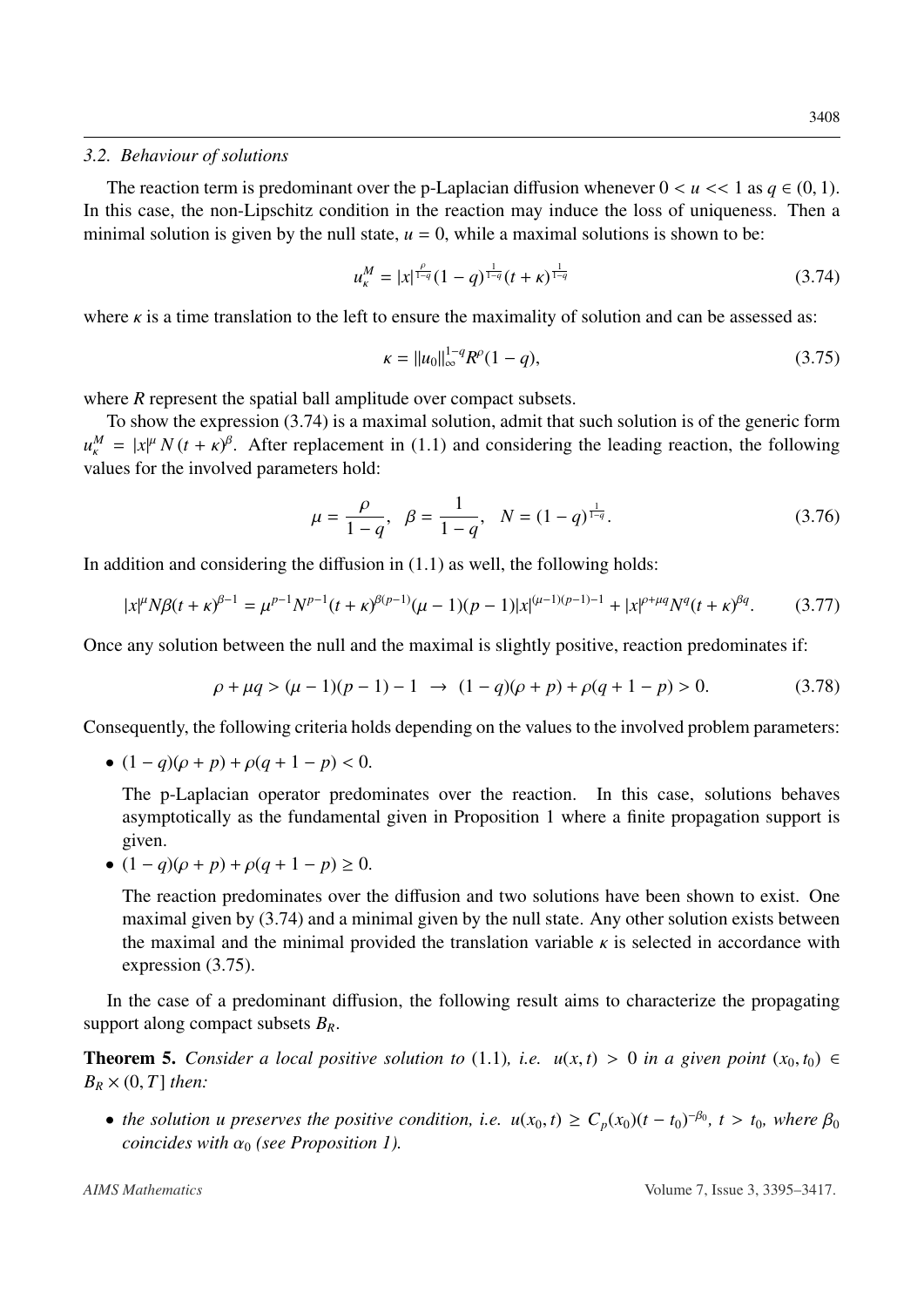• *the solution support evolves as:*

<span id="page-14-5"></span>
$$
|x| = \left(\frac{1}{C_{spt}}\right)^{\frac{q-1}{p-q-1}} t^{\frac{q-1}{(p-2+p/d)d(p-q-1)}},
$$
\n(3.79)

$$
C_{spt} = \left(\frac{C_1}{\left(\frac{p-2}{p}\right)\left(\frac{1}{d(p-2-p/d)}\right)}\right)^{\frac{p-1}{p}}, \quad C_1 = (-\beta_0 + \gamma d)^{\frac{p-2}{(q-1)(p-1)}}.
$$
 (3.80)

*In addition,*  $u(x, t) > 0$  *for*  $t > t_0$  *along the inner region given by:* 

$$
|x - x_0| < \left(\frac{1}{C_{spt}}\right)^{\frac{q-1}{p-q-1}} (t - t_0)^{\frac{q-1}{(p-2+p/d)d(p-q-1)}}.\tag{3.81}
$$

*Proof.* The propagation properties are characterized with a lower regular asymptotic approximation. To this end, the following truncation to the reaction is defined:

$$
g_{\phi,m} = m^{\rho} \min \left[ u^q, \phi^{q-1} u \right], \ \ m > 0, \ \ \phi > 0. \tag{3.82}
$$

Note that the original reaction term holds for  $m \to \infty$  and  $\phi \leftarrow 0$ . Based on the truncation principle the following problem is proposed:

<span id="page-14-0"></span>
$$
u_t = \nabla \cdot (|\nabla u|^{p-2} \nabla u) + g_{\phi,m}.
$$
 (3.83)

Note that  $g_{\phi,m}$  is a Lipschitz function, then solutions to [\(3.83\)](#page-14-0) exist and uniqueness holds [\[24\]](#page-21-13), [\[12\]](#page-21-14) and [\[27\]](#page-21-12).

In the search of radially symmetric selfsimilar solutions of the form:

$$
H(x,t) = t^{-\beta_0} f(|x|t^{\gamma}), \quad \xi = |x|t^{\gamma}.
$$
 (3.84)

Upon substitution in [\(3.83\)](#page-14-0):

<span id="page-14-3"></span>
$$
-\beta_0 t^{-\beta_0 - 1} f + \gamma \xi t^{-\beta_0 - 1} f' = t^{-\beta_0 (p-1)} |\nabla f|^{p-2} (p-2) \Delta f + \frac{d-1}{\xi} |\nabla f|^{p-2} |\nabla f| + g_{\phi, m},
$$
(3.85)

where:

<span id="page-14-1"></span>
$$
g_{\phi,m}(f,t) = m^{\rho} \min \left[ f^q, \phi^{q-1} t^{\beta_0(q-1)} f \right],
$$
 (3.86)

or equivalently:

<span id="page-14-2"></span>
$$
g_{\phi,m}(f,t) = m^{\rho} \min \left[ t^{-\beta_0 q} f^q, \phi^{q-1} t^{-\beta_0} f \right].
$$
 (3.87)

Note that both terms defined in [\(3.86\)](#page-14-1) and [\(3.87\)](#page-14-2) have the same intersection along  $f = t^{\beta_0}\phi$ . For the sake of simplicity the coming assessment are done with the linear term *f* (3.86). In addition and for a sake of simplicity, the coming assessment are done with the linear term *f* [\(3.86\)](#page-14-1). In addition and for a sufficiently large time (to be precisely characterized), the following holds:

<span id="page-14-4"></span>
$$
g_{\phi,m}(f,t) \ge m^{\rho} k f \tag{3.88}
$$

so that *k* is selected as  $k = m^{-\rho}(-\beta_0 + \gamma d)$  for convenience in solving [\(3.85\)](#page-14-3).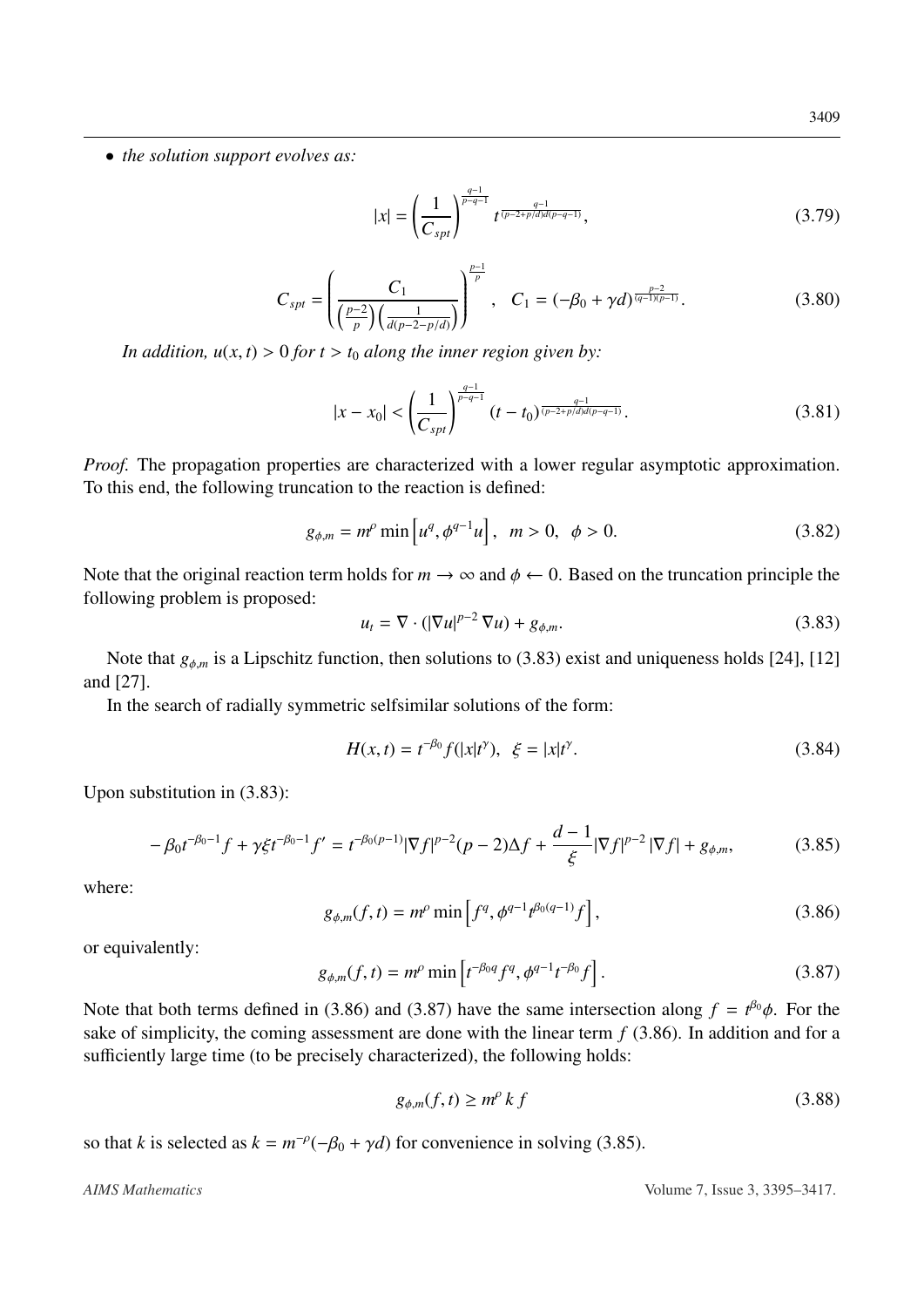Note that the selfsimilar profile  $f(\xi)$  is a solution to the elliptic problem [\(3.85\)](#page-14-3) at each selected time (for simplification and without loss of generality consider  $t = 1$ ), then a minimal solution profile is obtained to the equation:

<span id="page-15-0"></span>
$$
-\beta_0 f + \gamma \xi f' = |\nabla f|^{p-2} (p-2)\Delta f + \frac{d-1}{\xi} |\nabla f|^{p-2} |\nabla f| + (-\beta_0 + \gamma d) f. \tag{3.89}
$$

As shown in Theorem [1,](#page-3-1) any solution to [\(3.89\)](#page-15-0) behaves asymptotically as the fundamental solution given in Proposition [1,](#page-2-2) then a solution to [\(3.89\)](#page-15-0) is of the form:

<span id="page-15-1"></span>
$$
f(\xi) = \left(C - K|\xi|^{\frac{p}{p-1}}\right)_+^{\frac{p-1}{p-2}},\tag{3.90}
$$

Note that the constant  $\alpha_0$  in Proposition [1](#page-2-2) shall be replaced by  $\beta_0$  as used along the present theorem.

In addition, note that the stated solution in [\(3.90\)](#page-15-1) is valid for a sufficiently large time, so that inequality [\(3.88\)](#page-14-4) holds, then:

<span id="page-15-3"></span>
$$
m^{\rho} \min\left[f^{q}, \phi^{q-1} t^{\beta_0(q-1)} f\right] \ge m^{\rho} k f, \quad \min\left[f^{q}, \phi^{q-1} t^{\beta_0(q-1)} f\right] \ge k f. \tag{3.91}
$$

Considering the sub-linear part:

<span id="page-15-2"></span>
$$
\phi^{q-1}t^{\beta_0(q-1)} \ge m^{-\rho}(-\beta_0 + \gamma d). \tag{3.92}
$$

Now, admit  $\phi = 1/m$  to jointly assess both terms when  $m \to \infty$  along compact subsets. This permits to recover the original problem. Then, an explicit expression for  $t_m$  is obtained from [\(3.92\)](#page-15-2) as:

$$
t_m = (-\beta_0 + \gamma d)^{\frac{-1}{\beta_0(1-q)}} m^{1/\beta_0} m^{\frac{\rho}{\beta_0(1-q)}}.
$$
\n(3.93)

such that [\(3.90\)](#page-15-1) is a lower solutions provided  $t \geq t_m$ .

Returning to [\(3.90\)](#page-15-1), a global evolution for the maximum is given by making  $\xi = 0$ , so that the solution departs from the positive *C*:

<span id="page-15-4"></span>
$$
u(x,t) = C^{\frac{p-1}{p-2}} t^{-\beta_0}.
$$
\n(3.94)

From [\(3.91\)](#page-15-3), a particular value for *C* is obtained by making  $\xi = 0$ :

$$
\min\left[C^{\frac{(q-1)(p-1)}{p-2}}, \phi^{q-1}t^{\beta_0(q-1)}\right] \geq m^{-\rho}(-\beta_0 + \gamma d). \tag{3.95}
$$

Then:

$$
C = m^{\frac{\rho(p-2)}{(q-1)(p-1)}}(-\beta_0 + \gamma d)^{\frac{p-2}{(q-1)(p-1)}} = C_1(\beta_0, \gamma, d, p, q) m^{\frac{\rho(p-2)}{(q-1)(p-1)}}.
$$
 (3.96)

And recovering the spatial variable |*x*|:

$$
C(x) = C_1(\beta_0, \gamma, d, p, q) |x|^{\frac{\rho(p-2)}{(q-1)(p-1)}}.
$$
\n(3.97)

Finally, returning to [\(3.94\)](#page-15-4):

$$
u_m(x,t) = |x|^{\frac{\rho}{1-q}} (-\beta_0 + \gamma d)^{\frac{1}{q-1}} t^{-\beta_0}.
$$
\n(3.98)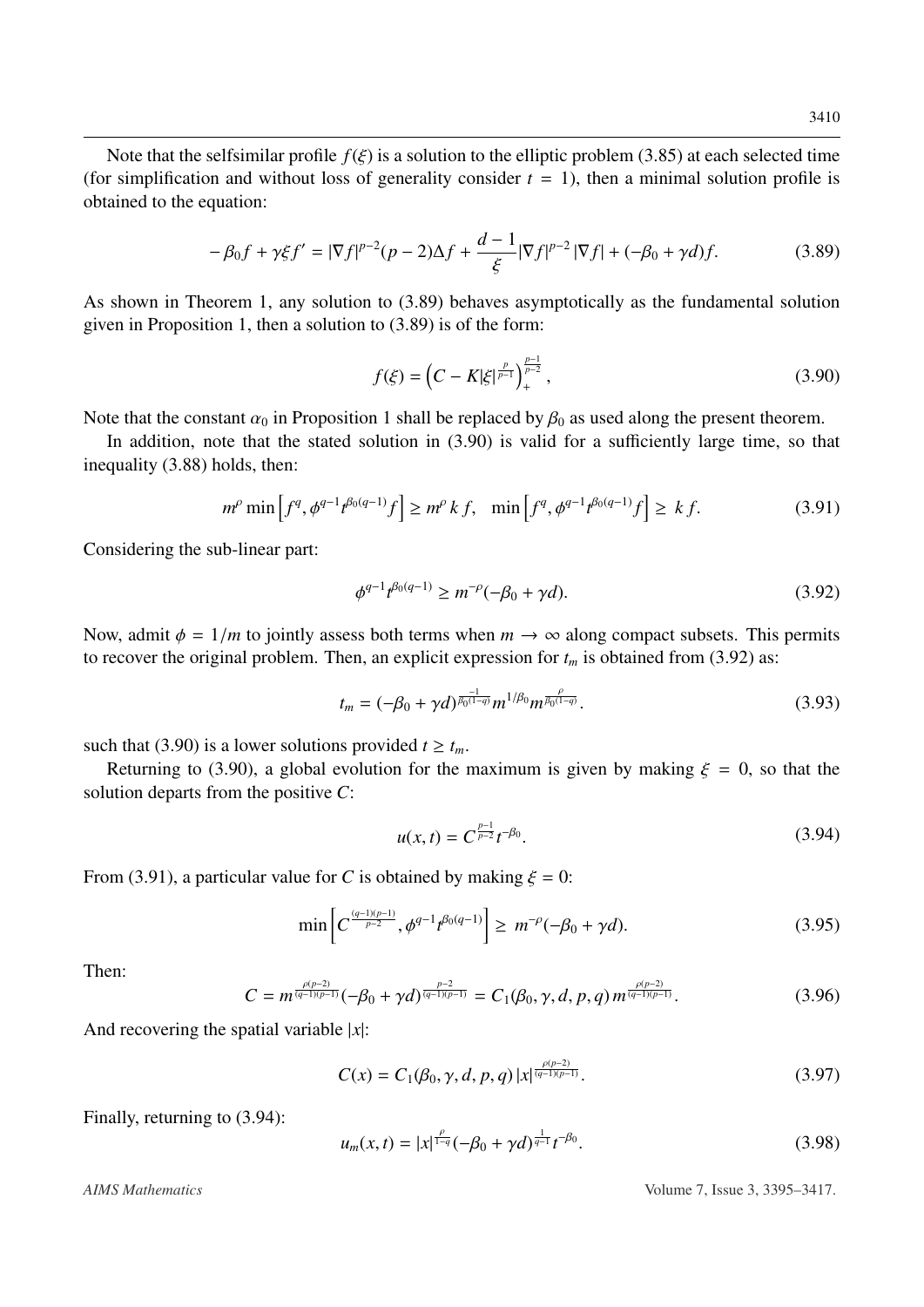$\Box$ 

This last expression provides the proof of the first part of the theorem considering that:

$$
C_p(x) = |x|^{\frac{\rho}{1-q}} (-\beta_0 + \gamma d)^{\frac{1}{q-1}}.
$$
\n(3.99)

*p*−1

The next intention is to show a precise evolution of the support. To this end, consider the expression [\(3.90\)](#page-15-1) and make  $f(\xi) = 0$ , so that:

<span id="page-16-0"></span>
$$
\xi = \left(\frac{C}{K}\right)^{\frac{p-1}{p}}, \quad \xi = |x|t^{\gamma}, \quad \xi_{spt} = \left(\frac{C_1}{\left(\frac{p-2}{p}\right)\left(\frac{1}{d(p-2-p/d)}\right)}\right)^{\frac{p-2}{p}} |x|^{\frac{p-2}{q-1}}.
$$
\n(3.100)

Define:

$$
C_{spt} = \left(\frac{C_1}{\left(\frac{p-2}{p}\right)\left(\frac{1}{d(p-2-p/d)}\right)}\right)^{\frac{p-1}{p}}.\tag{3.101}
$$

Upon recovery of  $(x, t)$  variables in  $(3.100)$ , the evolution of the support is obtained as:

$$
|x| = \left(\frac{1}{C_{spt}}\right)^{\frac{q-1}{p-q-1}} t^{\frac{q-1}{(p-2+p/d)d(p-q-1)}}.
$$
\n(3.102)

Note that given any local point  $(x_0, t_0)$ , positivity of solutions is ensured in the inner region to the support, i.e.

$$
u(x,t) > 0, \quad t > t_0 \quad |x - x_0| < \left(\frac{1}{C_{spt}}\right)^{\frac{q-1}{p-q-1}} (t-t_0)^{\frac{q-1}{(p-2+p/d)d(p-q-1)}},\tag{3.103}
$$

as intended to show.

Once the support has been characterized, the intention is to obtain solutions evolving along such support. In addition, the property known as finite propagation is shown making use of a maximal solution exhibiting such property.

Theorem 6. *Along the propagating support, the following holds:*

$$
u(x,t) = (A\ t)^{\frac{3+q-3p+p(p-q)}{(2-p)(1-q)}} |x|^{\frac{\rho}{1-q}} \ \text{in} \ \ B_{R,\varepsilon} \times (0,T], \tag{3.104}
$$

*where*  $B_{R,\varepsilon} = [R - \varepsilon, R)$  *and*  $A(||u_0||_{\infty})$  *is a suitable constant depending on initial data.* 

*In addition, any solution exhibits finite propagation speed along the evolving support.*

*Proof.* Firstly, the equation [\(1.1\)](#page-2-1) is assessed with the p-Laplacian in polar coordinates. In addition, admit that any spacial derivative satisfies  $\Delta u \ll |\nabla u|$ . Then, the equation [\(1.1\)](#page-2-1) is as per:

<span id="page-16-1"></span>
$$
u_t = \frac{d-1}{|x|} |\nabla u|^{p-1} + |x|^p u^q. \tag{3.105}
$$

The intention is to get solution profiles in the inner region along the leading propagating front. As a consequence  $0 < u < 1$ . In such infinitesimal approach, admit the following asymptotic separations of variables:

<span id="page-16-2"></span>
$$
u(x,t) = m(t)\varphi(x) + n(t)\psi(x) + \dots, \qquad |n(t)| < \langle |m(t)|, \quad t \to \infty. \tag{3.106}
$$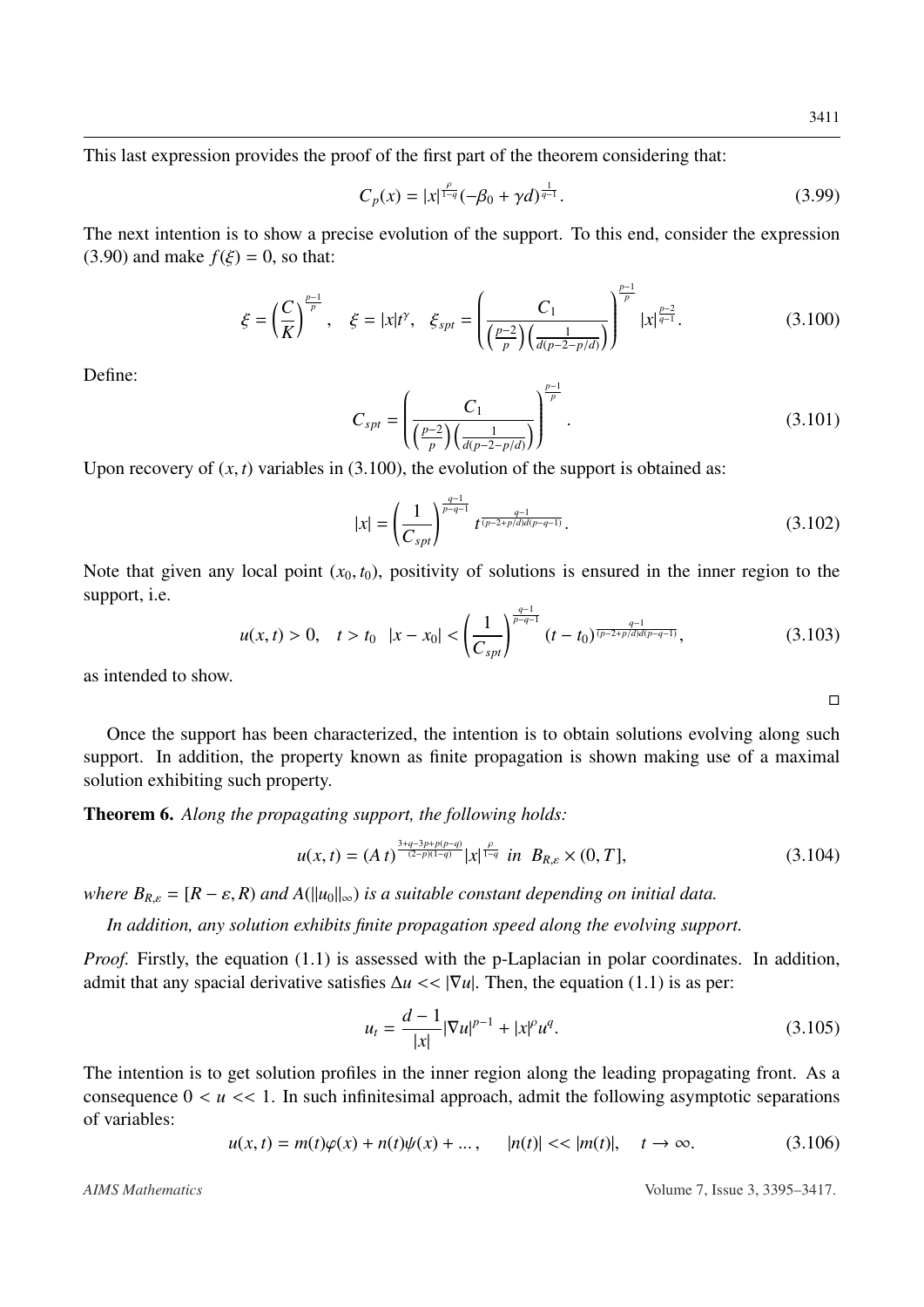where  $\varphi(x)$ ,  $\psi(x)$  are  $C^{\infty}(B_R)$ . Returning to [\(3.105\)](#page-16-1):

$$
m_t \varphi = \frac{d-1}{|x|} m^{p-1} \varphi_x^{p-1} + |x|^p m^q \varphi^q.
$$
 (3.107)

Solving by standard separation of variables:

$$
m(t) = A^{\frac{1}{2-p}} t^{\frac{1}{2-p}}.
$$
\n(3.108)

In addition and along compact subsets *B<sup>R</sup>*

$$
\frac{\frac{d-1}{R}\varphi_x^{p-1} + R^{\rho}m^{q-p+1}\varphi^q}{\varphi} = A.
$$
\n(3.109)

Whenever  $\varphi \to 0$  along compact subsets  $\varphi_x^{p-1} \ll \varphi^q$ , then the following asymptotic profile holds:

$$
\varphi = |x|^{\frac{\rho}{1-q}} m^{\frac{q-p+1}{1-q}}.
$$
\n(3.110)

Eventually and considering the asymptotic expansion in [\(3.106\)](#page-16-2), the following solution is obtained:

$$
u(x,t) = (A\ t)^{\frac{3+q-3p+p(p-q)}{(2-p)(1-q)}} |x|^{\frac{\rho}{1-q}}, \tag{3.111}
$$

along compact subsets  $B_R \times (0, T]$  and in the proximity of the support characterized in Theorem [5,](#page-13-3) i.e. along the strip  $B_{R,\varepsilon} = [R - \varepsilon, R]$  as intended to show.

To complete the theorem, it is required to show the finite propagation speed along the support. To this end admit that the degeneracy on the diffusivity permits to define a maximal solution (close to the approximation followed in [\[9\]](#page-20-3)) that shall be characterized and explored to exhibit the finite speed features. Indeed, any other solution below will preserve the maximal property related with finite speed. Admit that such maximal solution is given by:

$$
\Upsilon(x,t) = \alpha_1 \left( \beta_1 t + |x| - \frac{1}{h} \right)_+, \quad h \in \mathbb{N},\tag{3.112}
$$

where  $\alpha_1$  and  $\beta_1$  are suitable constants, to be assessed, that ensure the maximal condition of  $\Upsilon$ . Now, consider  $0 \leq \varsigma \leq 1$  so that  $\beta_1 \tau = \frac{1}{2l}$  $\frac{1}{2h}$ . Then:

$$
\Upsilon(x,t) \equiv 0 \quad |x| < \frac{1}{2h}, \quad 0 \le t \le \varsigma.
$$
\n(3.113)

Note that solutions to [\(3.105\)](#page-16-1) are bounded (see Theorem [2\)](#page-6-4), then:

$$
\Upsilon(x,t) \le \delta_1, \ x \in \mathbb{B}_{\mathbb{R}}, \ 0 \le t \le \varsigma, \ \delta_1(\|u_0\|_{\infty}).\tag{3.114}
$$

 $\Upsilon(x, t)$  is a maximal solution provided  $\Upsilon(x, t) \ge u(x, t)$ , then:

$$
\alpha_1 \left( \beta_1 t + |x| - \frac{1}{h} \right)_+ \ge \delta_1. \tag{3.115}
$$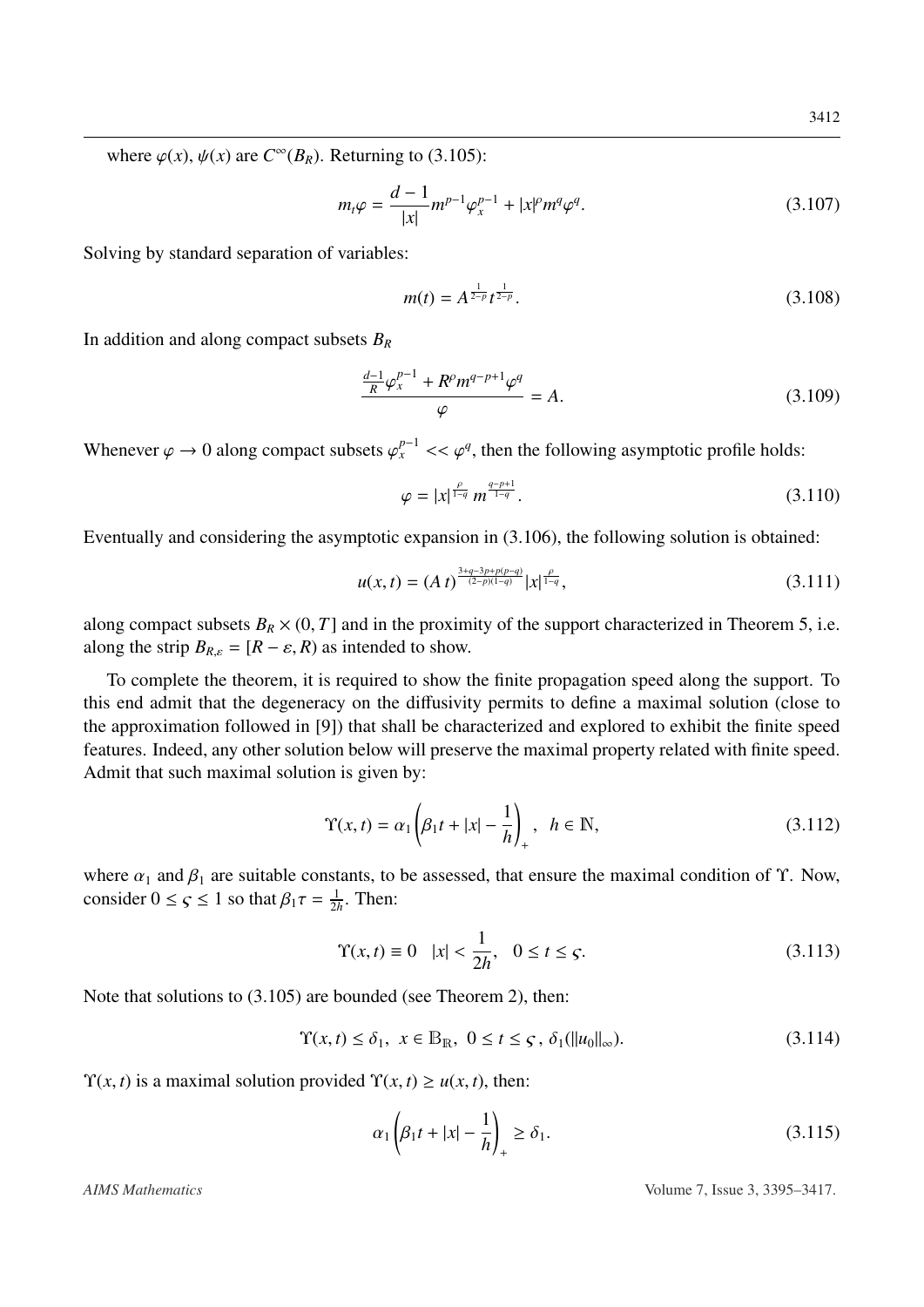Admit that  $|x| > \frac{1}{h}$  $\frac{1}{h}$ , for instance  $|x| = \frac{2}{h}$  $\frac{2}{h}$ . Then in  $t = 0$ :

<span id="page-18-0"></span>
$$
\alpha_1 \left( \frac{2}{h} - \frac{1}{h} \right)_+ \ge \delta_1, \quad \alpha_1 \ge h D_1. \tag{3.116}
$$

Indeed  $\Upsilon(x, t) \ge u(x, t)$  for  $|x| = \frac{2}{h}$ <br>solution in  $0 < |x| < \frac{2}{h}$ ,  $0 < t < \infty$ .  $\frac{2}{h}$ ,  $0 \le t \le \varsigma$ . To determine  $\beta_1$ , impose that  $\Upsilon(x, t)$  is a maximal solution in  $0 < |x| < \frac{2}{h}$  $\frac{2}{h}$ ,  $0 \le t \le \varsigma$ :

$$
\Upsilon_t \ge \frac{d-1}{|x|} |\nabla \Upsilon|^{p-1} + |x|^{\rho} \Upsilon^q. \tag{3.117}
$$

Two asymptotic conditions arise for  $|x| \ll 1$  and another for  $|x| \gg 1$  along the support with  $0 \ll \gamma \ll 1$ 1. Both conditions shall be assessed considering that:

$$
\Upsilon_t = \alpha_1 \beta_1; \ \Upsilon_{|x|} = \alpha_1. \tag{3.118}
$$

Then, for  $x \gg 1$  along compact subsets  $B_R$ :

$$
\beta_1^{x>>1} \ge \frac{d-1}{R} \alpha_1^{p-1}.\tag{3.119}
$$

For  $|x| \gg 1$  along the support with  $0 < \Upsilon \ll 1$ :

$$
\alpha_1^{1-q} \ge R^{\rho} \left( \beta_1^{x < 1} \, t_{spt} + R - \frac{1}{h} \right)^q \tag{3.120}
$$

where  $t_{spt}$  is defined as per the inverse of [\(3.79\)](#page-14-5). Then:

<span id="page-18-1"></span>
$$
\beta_1 = \max\{\beta_1^{x>1}, \beta_1^{x<1}\}.\tag{3.121}
$$

Given  $\alpha_1$  and  $\beta_1$  in accordance with [\(3.116\)](#page-18-0) and [\(3.121\)](#page-18-1) respectively, the solution  $\Upsilon(x, t)$  is a local maximal solution.

$$
\Upsilon(x,t) \ge u(x,t), \quad 0 < |x| < \frac{2}{h}, \quad 0 \le t \le \varsigma.
$$
\n(3.122)

The maximal solution assessed is null along the support given by:

$$
|x| = \frac{1}{h} - \beta_1 t, \quad h \in \mathbb{N}, \quad 0 \le t \le \varsigma < 1. \tag{3.123}
$$

and  $\beta_1$  as per [\(3.121\)](#page-18-1).

 $\Box$ 

The next intention is to provide a characterization of blow-up phenomena or lost of compact support. To this end the following theorem holds:

Theorem 7. *The following critical exponent q*<sup>∗</sup> *holds:*

$$
q^* = sign_+ \left( 1 - \frac{\rho(p-1)}{p+1} \right). \tag{3.124}
$$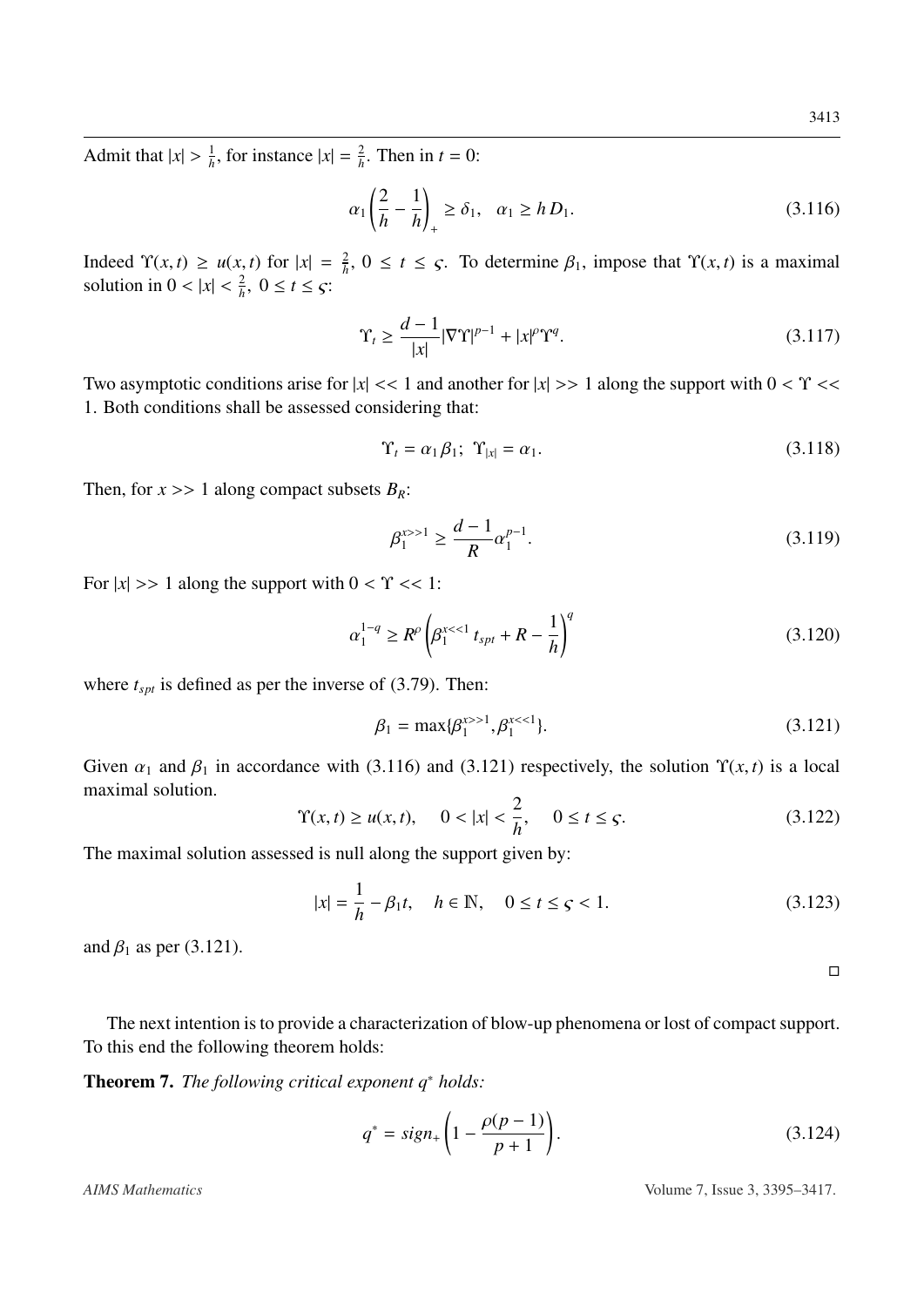*For*

$$
q > q^*,\tag{3.125}
$$

*finite time blow-up exists and, therefore, the loss of compact support along the domain. In addition, if:*

$$
q \le q^*,\tag{3.126}
$$

*global solutions with compact support exist.*

*Proof.* Admit the following self-similar structure:

$$
G(x,t) = t^{-\alpha} f(\eta), \ \ \eta = |x|t^{-\beta}.
$$
 (3.127)

where  $d = 1$  for the sake of simplicity. Upon replacement into  $(1.1)$ :

$$
-\alpha t^{-\alpha-1} f - \beta \underbrace{|x| t^{-\beta}}_{\eta} t^{-\alpha-1} f_{\eta} = t^{-p(\alpha+\beta)-\beta} p f_{\eta}^{p-1} f_{\eta\eta} + \eta^{\rho} t^{\rho\beta-\alpha q} f^{q}.
$$
 (3.128)

Now, the leading exponent in the time variable leads to:

$$
-\alpha - 1 = -p(\alpha + \beta) - \beta,
$$
  
\n
$$
-\alpha - 1 = \rho\beta - \alpha q.
$$
\n(3.129)

Upon resolution, the following values for  $\beta$  and  $\alpha$  read:

$$
\alpha = \frac{\rho + p + 1}{\rho(p-1) + (q-1)(p+1)},
$$
  
\n
$$
\beta = \frac{q - p}{\rho(p-1) + (q-1)(p+1)}.
$$
\n(3.130)

Note that the glow-up or lost of support phenomena is given provided:

$$
\rho(p-1) + (q-1)(p+1) > 0. \tag{3.131}
$$

Upon operation in the last expression, the following critical exponent arises:

$$
q^* = sign_+ \left( 1 - \frac{\rho(p-1)}{p+1} \right),\tag{3.132}
$$

with  $q^* \in (0, 1)$ . For any  $q > q^*$ , solutions loss the propagating support and finite time blow up is given.<br>Note that sign, provides zero whenever: Note that *sign*<sup>+</sup> provides zero whenever:

$$
\left(1 - \frac{\rho(p-1)}{p+1}\right) < 0. \tag{3.133}
$$

In addition, the complementary condition  $q \leq q^*$  gives solutions with compact support along propagation in  $B_R \times (0, T]$ .

 $\Box$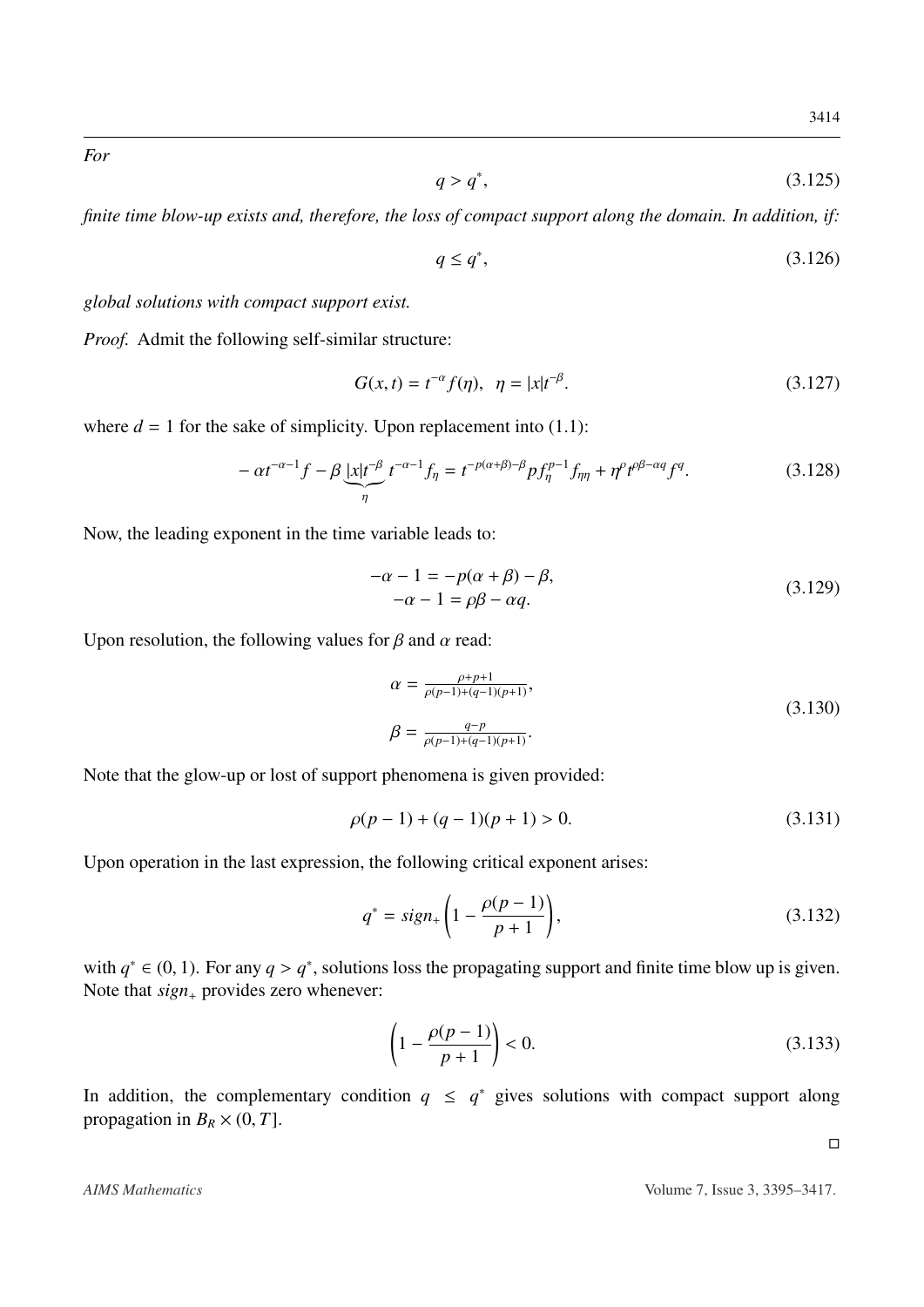### 4. Conclusions

The presented analysis has provided assessments on regularity, existence and uniqueness to a class of p-Laplacian parabolic problem formulated with an heterogenous non-Lipschitz reaction. The propagating support has been characterized and solutions obtained in the proximity of such support based on self-similar structures. Finally, the existence of a critical exponent  $q^*$  has been shown to exist. Such critical exponent segregates the finite support from the case of blow up in finite time or loss of compact support.

## Acknowledgments

This work has been promoted by Universidad Francisco de Vitoria, Polytechnics School Directorate.

## Conflict of interest

The author declares no conflict of interests

## References

- <span id="page-20-4"></span>1. J. Ahn, C. Yoon, Global well-posedness and stability of constant equilibria in parabolic–elliptic chemotaxis system without gradient sensing, *Nonlinearity*, 32 (2019), 1327–1351. doi: 10.1088/[1361-6544](http://dx.doi.org/10.1088/1361-6544/aaf513)/aaf513 .
- <span id="page-20-8"></span>2. P. H. Bénilan, *Operateurs accrétifs et semi-groupes dans les espaces*  $L_p$  ( $1 \leq p \leq \infty$ ), France-Japan Seminar, Tokyo, 1976.
- <span id="page-20-7"></span>3. M. Bardi, Asympotitical spherical symmetry of the free boundary in degenerate diffusion equations, *Annali di Matematica Pura ed Applicata*, 148 (1987), 117–130. doi: 10.1007/[BF01774286](http://dx.doi.org/10.1007/BF01774286) .
- <span id="page-20-6"></span>4. M. Bhatti, A. Zeeshan, R. Ellahi, O. Anwar Bég, A. Kadir, Effects of coagulation on the twophase peristaltic pumping of magnetized prandtl biofluid through an endoscopic annular geometry containing a porous medium, *J. Phys.*, 58 (2019), 222–234. doi: 10.1016/[j.cjph.2019.02.004](http://dx.doi.org/10.1016/j.cjph.2019.02.004) .
- <span id="page-20-0"></span>5. O. A. Ladyzhenskaja, New equation for the description of incompressible fluids and solvability in the large boundary value for them, *Proc. Steklov Inst. Math.*, (1967), 95–118.
- <span id="page-20-1"></span>6. P. Lindqvist, Note on a nonlinear eigenvalue problem, *Rocky Mt. J. Math*., 23 (1993), 281–288. doi: 10.1216/rmjm/[1181072623](http://dx.doi.org/10.1216/rmjm/1181072623) .
- <span id="page-20-2"></span>7. L. K. Martinson, K. B. Pavlov, The effect of magnetic plasticity in non-Newtonian fluids, *Magnit. Gidrodinamika*, 2 (1970), 50– 58.
- <span id="page-20-5"></span>8. E. Cho, Y. J. Kim, Starvation driven diffusion as a survival strategy of biological organisms, *Bull. Math. Biol.*, 75 (2013), 845–870. doi: 10.1007/[s11538-013-9838-1](http://dx.doi.org/10.1007/s11538-013-9838-1) .
- <span id="page-20-3"></span>9. A. De Pablo, *Doctoral Thesis. Estudio de una ecuación de reacción - difusión*, Universidad Autónoma de Madrid, 1989.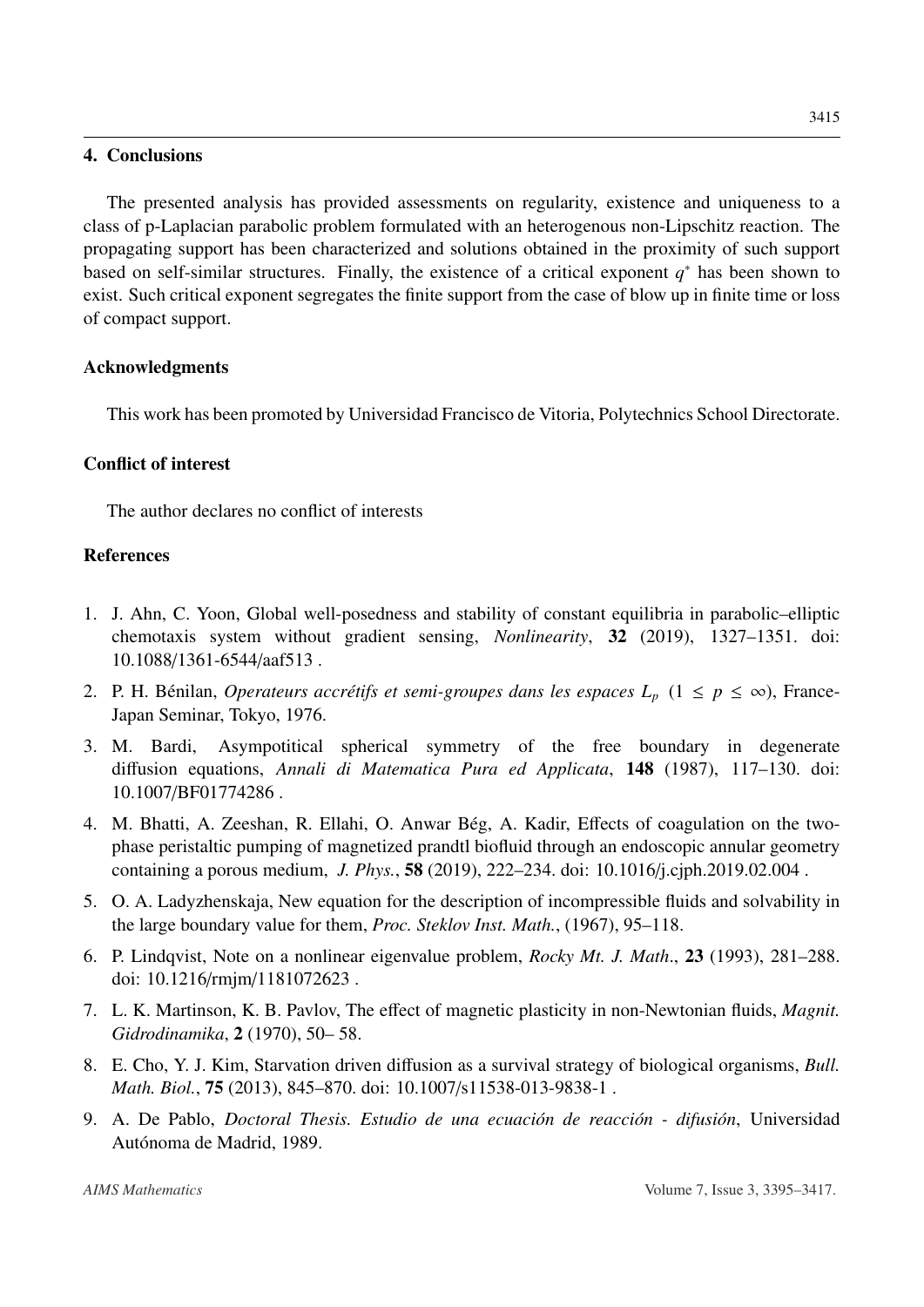- <span id="page-21-11"></span>10. P. Arturo, J. L. Vázquez, The balance between strong reaction and slow diffusion, *Commun. Part. Di*ff*. Eq.*, 15 (1990), 159–183. doi: 10.1080/[03605309908820682](http://dx.doi.org/10.1080/03605309908820682) .
- <span id="page-21-8"></span>11. A. De Pablo, J. L. Vázquez, Travelling waves and finite propagation in a reaction-diffusion Equation, *J. Di*ff*er. Equ.*, 93 (1991), 19–61. doi: 10.1016/[0022-0396\(91\)90021-Z](http://dx.doi.org/10.1016/0022-0396(91)90021-Z) .
- <span id="page-21-14"></span>12. E. Di Benedetto, M. A. Herrero, On the Cauchy problem and initial traces for a degenerate parabolic equation, *Trans. Amer. Math. Soc.*, 290 (1990), 787–814.
- <span id="page-21-3"></span>13. M. Otani, A remark on certain nonlinear elliptic equations, *Proc. Fac. Sci*., Tokai Univ. 19 (1984), 23–28.
- <span id="page-21-5"></span>14. M. Schoenauer, A monodimensional model for fracturing, *Research Notes in Mathematics*, 79 (1983), 701–711.
- <span id="page-21-4"></span>15. M. C. Pelissier, L. Reynaud, Étude d'un modèle mathématique d'ecoulement deglacier, C. R. Acad. *Sci., Paris, Sér. A, 279* (1974), 531–534.
- <span id="page-21-2"></span>16. R. Bartnik, J. McKinnon, Particle-like solutions of the Einstein-Yang-Mills equations, *Phys. Rev. Lett.*, 61 (1998), 141– 144. doi: 10.1103/[PhysRevLett.61.141](http://dx.doi.org/10.1103/PhysRevLett.61.141) .
- <span id="page-21-15"></span>17. V. A. Galaktionov, Three types of self-similar blow up for the fourth order p-Laplacian equation with source, *J. Comput. Appl. Math.,* 223 (2009), 326–355.
- <span id="page-21-1"></span>18. T. Carelman, *Problemes mathematiques dans la theorie cinetique de gas*, AlmquistWiksells, Uppsala, 1957.
- <span id="page-21-10"></span>19. L. Haiyin, Hopf Bifurcation of Delayed Density-Dependent Predator-Prey Model, *Acta Math. Sci*., Series A, 39 (2019), 358–371.
- <span id="page-21-16"></span>20. B. F. Jones, *Singular integrals and parabolic equations*, American Mathematical Society, United States of America, 1963.
- <span id="page-21-9"></span>21. E. F. Keller, L. A. Segel, Traveling bands of chemotactic bacteria: a theoretical analysis, *J. Theoret. Biol.*, 30 (1971), 235–248. doi: 10.1016/[0022-5193\(71\)90051-8](http://dx.doi.org/10.1016/0022-5193(71)90051-8)
- <span id="page-21-17"></span>22. Z. Dong, *An Introductory View of the Weak Solution of the p-Laplacian Equation*, Australian National University, 2017.
- <span id="page-21-0"></span>23. G. Bognar, Numerical and Analytic Investigation of Some Nonlinear Problems in Fluid Mechanics, *Comp. and sim. in modern sci.*, 2 (2008), 172–179.
- <span id="page-21-13"></span>24. C. Pao, *Nonlinear Parabolic and Elliptic Equations*, Springer Science+Bussiness Media, North Carolina, United States of America, 2012.
- <span id="page-21-7"></span>25. J. Simsen, J. Valero, Global attractors for *p*-Laplacian differential inclusions in unbounded domains, *Discrete and Continuous Dynamical Systems-series B*, 21 (2016), 3239–3267. doi: 10.3934/[dcdsb.2016096](http://dx.doi.org/10.3934/dcdsb.2016096) .
- <span id="page-21-6"></span>26. M. Caliari, S. Zuccher, The inverse power method for the p(x)-Laplacian problem, *Journal of Scientific Computing*, 65 (2015), 698–714. doi: 10.1007/[s10915-015-9982-x](http://dx.doi.org/10.1007/s10915-015-9982-x) .
- <span id="page-21-12"></span>27. S. Kamin, J. L. Vazquez, Fundamental Solutions and Asymptotic Behaviour for the p-Laplacian ´ Equation, *Revista Matem´atica Iberoamericana*, 4 (1988), 339–354.